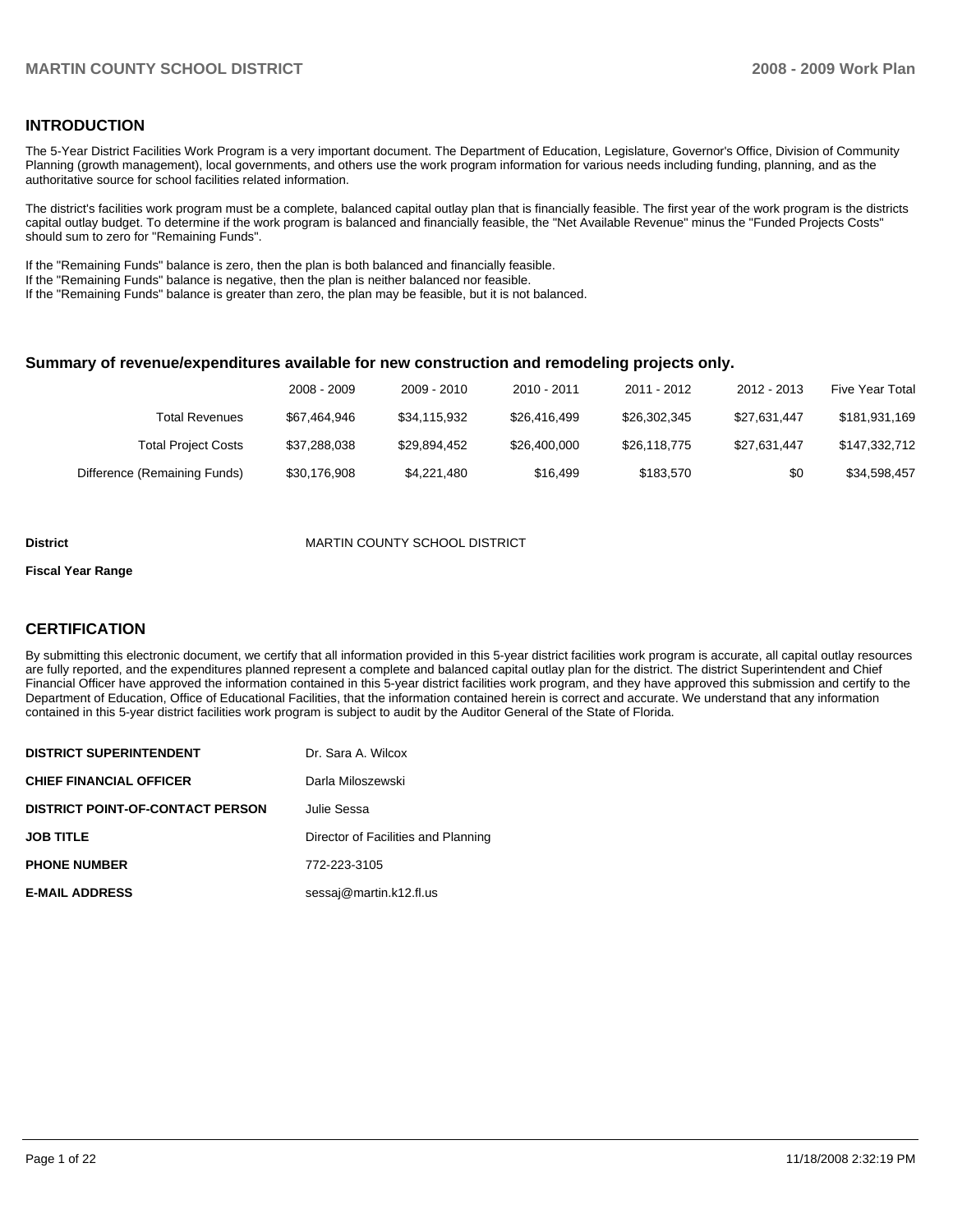# **Expenditures**

### **Expenditure for Maintenance, Repair and Renovation from 2-Mills and PECO**

Annually, prior to the adoption of the district school budget, each school board must prepare a tentative district facilities work program that includes a schedule of major repair and renovation projects necessary to maintain the educational and ancillary facilities of the district.

|                | Item                                                                                                                                                                                                                                                                                                                                                                                                                                                                                                                                                                                                                                                                                                                                                                                                                                                                                                                                                       | $2008 - 2009$<br><b>Actual Budget</b> | 2009 - 2010<br>Projected | 2010 - 2011<br>Projected | 2011 - 2012<br>Projected | 2012 - 2013<br>Projected | Total       |
|----------------|------------------------------------------------------------------------------------------------------------------------------------------------------------------------------------------------------------------------------------------------------------------------------------------------------------------------------------------------------------------------------------------------------------------------------------------------------------------------------------------------------------------------------------------------------------------------------------------------------------------------------------------------------------------------------------------------------------------------------------------------------------------------------------------------------------------------------------------------------------------------------------------------------------------------------------------------------------|---------------------------------------|--------------------------|--------------------------|--------------------------|--------------------------|-------------|
| <b>HVAC</b>    |                                                                                                                                                                                                                                                                                                                                                                                                                                                                                                                                                                                                                                                                                                                                                                                                                                                                                                                                                            | \$981.080                             | \$1,000,000              | \$1,000,000              | \$1,000,000              | \$1,000,000              | \$4,981,080 |
|                | Locations: BESSEY CREEK ELEMENTARY, CHALLENGER SCHOOL, CRYSTAL LAKE ELEMENTARY, DR. DAVID L. ANDERSON MIDDLE SCHOOL,<br>ENVIRONMENTAL STUDIES CENTER, FELIX A WILLIAMS ELEMENTARY, HIDDEN OAKS MIDDLE, HOBE SOUND ELEMENTARY,<br>INDIANTOWN ADULT LEARNING CENTER, INDIANTOWN ADULT LEARNING CENTER ANNEX, INDIANTOWN CHILD DEVELOPMENT<br>CENTER (PERKINS), INDIANTOWN FAMILY LEARNING CENTER, INDIANTOWN MIDDLE, J D PARKER SCHOOL OF<br>SCIENCE, MATH, AND TECHNOLOGY, JENSEN BEACH ELEMENTARY, JENSEN BEACH HIGH SCHOOL, MARTIN SENIOR HIGH,<br>MARTIN SUPERINTENDENT'S OFFICE, MIGRANT PROGRAM, MURRAY MIDDLE, OPEN DOOR SCHOOL, PALM CITY ELEMENTARY,<br>PINEWOOD ELEMENTARY, PORT SALERNO ELEMENTARY (NEW), PORT SALERNO HEADSTART & PK CENTER, SALERNO<br>LEARNING CENTER, SEAWIND ELEMENTARY, SOUTH FORK SENIOR HIGH, SPECTRUM JUNIOR SENIOR HIGH, STUART LEARNING<br>CENTER, STUART MIDDLE, TRANSPORTATION SERVICES SECTION, WARFIELD ELEMENTARY |                                       |                          |                          |                          |                          |             |
| Flooring       |                                                                                                                                                                                                                                                                                                                                                                                                                                                                                                                                                                                                                                                                                                                                                                                                                                                                                                                                                            | \$203,050                             | \$300,000                | \$300,000                | \$300,000                | \$300,000                | \$1,403,050 |
| Locations:     | BESSEY CREEK ELEMENTARY, CHALLENGER SCHOOL, CRYSTAL LAKE ELEMENTARY, DR. DAVID L. ANDERSON MIDDLE SCHOOL,<br>ENVIRONMENTAL STUDIES CENTER, FELIX A WILLIAMS ELEMENTARY, HIDDEN OAKS MIDDLE, HOBE SOUND ELEMENTARY,<br>INDIANTOWN ADULT LEARNING CENTER, INDIANTOWN ADULT LEARNING CENTER ANNEX, INDIANTOWN CHILD DEVELOPMENT<br>CENTER (PERKINS), INDIANTOWN FAMILY LEARNING CENTER, INDIANTOWN MIDDLE, J D PARKER SCHOOL OF<br>SCIENCE, MATH, AND TECHNOLOGY, JENSEN BEACH ELEMENTARY, JENSEN BEACH HIGH SCHOOL, MARTIN SENIOR HIGH,<br>MARTIN SUPERINTENDENT'S OFFICE, MIGRANT PROGRAM, MURRAY MIDDLE, OPEN DOOR SCHOOL, PALM CITY ELEMENTARY,<br>PINEWOOD ELEMENTARY, PORT SALERNO ELEMENTARY (NEW), PORT SALERNO HEADSTART & PK CENTER, SALERNO<br>LEARNING CENTER. SEAWIND ELEMENTARY. SOUTH FORK SENIOR HIGH. SPECTRUM JUNIOR SENIOR HIGH. STUART LEARNING<br>CENTER, STUART MIDDLE, TRANSPORTATION SERVICES SECTION, WARFIELD ELEMENTARY            |                                       |                          |                          |                          |                          |             |
| Roofing        |                                                                                                                                                                                                                                                                                                                                                                                                                                                                                                                                                                                                                                                                                                                                                                                                                                                                                                                                                            | \$300,000                             | \$350,000                | \$350,000                | \$350,000                | \$350,000                | \$1,700,000 |
| Locations:     | BESSEY CREEK ELEMENTARY, CHALLENGER SCHOOL, CRYSTAL LAKE ELEMENTARY, DR. DAVID L. ANDERSON MIDDLE SCHOOL,<br>ENVIRONMENTAL STUDIES CENTER, FELIX A WILLIAMS ELEMENTARY, HIDDEN OAKS MIDDLE, HOBE SOUND ELEMENTARY,<br>INDIANTOWN ADULT LEARNING CENTER, INDIANTOWN ADULT LEARNING CENTER ANNEX, INDIANTOWN CHILD DEVELOPMENT<br>CENTER (PERKINS), INDIANTOWN FAMILY LEARNING CENTER, INDIANTOWN MIDDLE, J D PARKER SCHOOL OF<br>SCIENCE, MATH, AND TECHNOLOGY, JENSEN BEACH ELEMENTARY, JENSEN BEACH HIGH SCHOOL, MARTIN SENIOR HIGH,<br>MARTIN SUPERINTENDENT'S OFFICE, MIGRANT PROGRAM, MURRAY MIDDLE, OPEN DOOR SCHOOL, PALM CITY ELEMENTARY,<br>PINEWOOD ELEMENTARY, PORT SALERNO ELEMENTARY (NEW), PORT SALERNO HEADSTART & PK CENTER, SALERNO<br>LEARNING CENTER, SEAWIND ELEMENTARY, SOUTH FORK SENIOR HIGH, SPECTRUM JUNIOR SENIOR HIGH, STUART LEARNING<br>CENTER, STUART MIDDLE, TRANSPORTATION SERVICES SECTION, WARFIELD ELEMENTARY            |                                       |                          |                          |                          |                          |             |
| Safety to Life |                                                                                                                                                                                                                                                                                                                                                                                                                                                                                                                                                                                                                                                                                                                                                                                                                                                                                                                                                            | \$197,150                             | \$200,000                | \$200,000                | \$200,000                | \$200,000                | \$997,150   |
| Locations:     | BESSEY CREEK ELEMENTARY, CHALLENGER SCHOOL, CRYSTAL LAKE ELEMENTARY, DR. DAVID L. ANDERSON MIDDLE SCHOOL,<br>ENVIRONMENTAL STUDIES CENTER, FELIX A WILLIAMS ELEMENTARY, HIDDEN OAKS MIDDLE, HOBE SOUND ELEMENTARY,<br>INDIANTOWN ADULT LEARNING CENTER, INDIANTOWN ADULT LEARNING CENTER ANNEX, INDIANTOWN CHILD DEVELOPMENT<br>CENTER (PERKINS), INDIANTOWN FAMILY LEARNING CENTER, INDIANTOWN MIDDLE, J D PARKER SCHOOL OF<br>SCIENCE, MATH, AND TECHNOLOGY, JENSEN BEACH ELEMENTARY, JENSEN BEACH HIGH SCHOOL, MARTIN SENIOR HIGH,<br>MARTIN SUPERINTENDENT'S OFFICE, MIGRANT PROGRAM, MURRAY MIDDLE, OPEN DOOR SCHOOL, PALM CITY ELEMENTARY,<br>PINEWOOD ELEMENTARY, PORT SALERNO ELEMENTARY (NEW), PORT SALERNO HEADSTART & PK CENTER, SALERNO<br>LEARNING CENTER, SEAWIND ELEMENTARY, SOUTH FORK SENIOR HIGH, SPECTRUM JUNIOR SENIOR HIGH, STUART LEARNING<br>CENTER, STUART MIDDLE, TRANSPORTATION SERVICES SECTION, WARFIELD ELEMENTARY            |                                       |                          |                          |                          |                          |             |
| Fencing        |                                                                                                                                                                                                                                                                                                                                                                                                                                                                                                                                                                                                                                                                                                                                                                                                                                                                                                                                                            | \$100,000                             | \$100,000                | \$100,000                | \$100,000                | \$100,000                | \$500,000   |
| Locations:     | BESSEY CREEK ELEMENTARY, CHALLENGER SCHOOL, CRYSTAL LAKE ELEMENTARY, DR. DAVID L. ANDERSON MIDDLE SCHOOL,<br>ENVIRONMENTAL STUDIES CENTER, FELIX A WILLIAMS ELEMENTARY, HIDDEN OAKS MIDDLE, HOBE SOUND ELEMENTARY,<br>INDIANTOWN ADULT LEARNING CENTER, INDIANTOWN ADULT LEARNING CENTER ANNEX, INDIANTOWN CHILD DEVELOPMENT<br>CENTER (PERKINS), INDIANTOWN FAMILY LEARNING CENTER, INDIANTOWN MIDDLE, J D PARKER SCHOOL OF<br>SCIENCE, MATH, AND TECHNOLOGY, JENSEN BEACH ELEMENTARY, JENSEN BEACH HIGH SCHOOL, MARTIN SENIOR HIGH,<br>MARTIN SUPERINTENDENT'S OFFICE, MIGRANT PROGRAM, MURRAY MIDDLE, OPEN DOOR SCHOOL, PALM CITY ELEMENTARY,<br>PINEWOOD ELEMENTARY, PORT SALERNO ELEMENTARY (NEW), PORT SALERNO HEADSTART & PK CENTER, SALERNO<br>LEARNING CENTER, SEAWIND ELEMENTARY, SOUTH FORK SENIOR HIGH, SPECTRUM JUNIOR SENIOR HIGH, STUART LEARNING<br>CENTER, STUART MIDDLE, TRANSPORTATION SERVICES SECTION, WARFIELD ELEMENTARY            |                                       |                          |                          |                          |                          |             |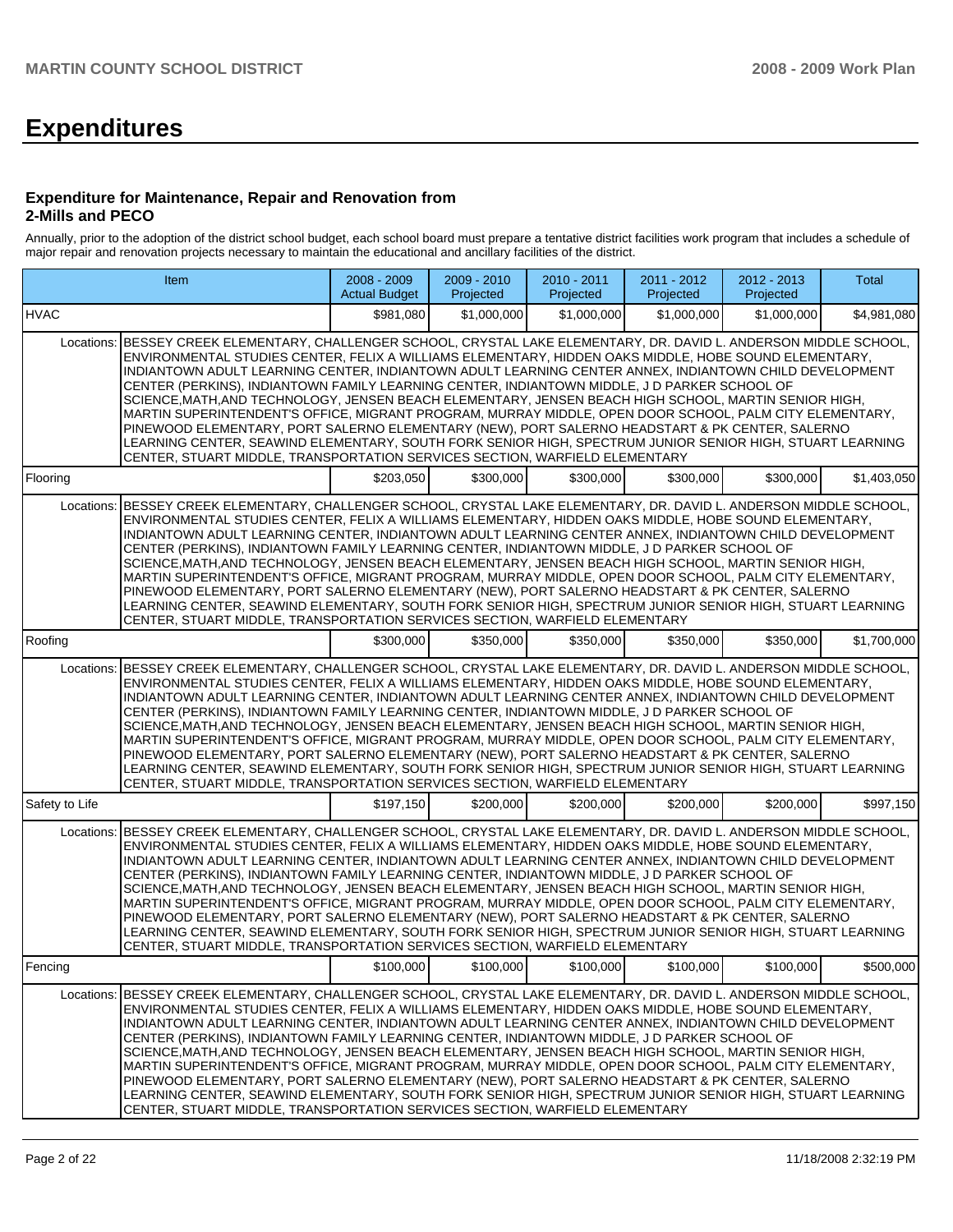# **MARTIN COUNTY SCHOOL DISTRICT 2008 - 2009 Work Plan**

| Parking                          |                                                                                                                                                                                                                                                                                                                                                                                                                                                                                                                                                                                                                                                                                                                                                                                                                                                                                                                                                            | \$75,000  | \$75,000  | \$75,000  | \$75,000  | \$75,000  | \$375,000   |
|----------------------------------|------------------------------------------------------------------------------------------------------------------------------------------------------------------------------------------------------------------------------------------------------------------------------------------------------------------------------------------------------------------------------------------------------------------------------------------------------------------------------------------------------------------------------------------------------------------------------------------------------------------------------------------------------------------------------------------------------------------------------------------------------------------------------------------------------------------------------------------------------------------------------------------------------------------------------------------------------------|-----------|-----------|-----------|-----------|-----------|-------------|
| Locations:                       | BESSEY CREEK ELEMENTARY, CHALLENGER SCHOOL, CRYSTAL LAKE ELEMENTARY, DR. DAVID L. ANDERSON MIDDLE SCHOOL,<br>ENVIRONMENTAL STUDIES CENTER, FELIX A WILLIAMS ELEMENTARY, HIDDEN OAKS MIDDLE, HOBE SOUND ELEMENTARY,<br>INDIANTOWN ADULT LEARNING CENTER, INDIANTOWN ADULT LEARNING CENTER ANNEX, INDIANTOWN CHILD DEVELOPMENT<br>CENTER (PERKINS), INDIANTOWN FAMILY LEARNING CENTER, INDIANTOWN MIDDLE, J D PARKER SCHOOL OF<br>SCIENCE, MATH, AND TECHNOLOGY, JENSEN BEACH ELEMENTARY, JENSEN BEACH HIGH SCHOOL, MARTIN SENIOR HIGH,<br>MARTIN SUPERINTENDENT'S OFFICE, MIGRANT PROGRAM, MURRAY MIDDLE, OPEN DOOR SCHOOL, PALM CITY ELEMENTARY,<br>PINEWOOD ELEMENTARY, PORT SALERNO ELEMENTARY (NEW), PORT SALERNO HEADSTART & PK CENTER, SALERNO<br>LEARNING CENTER, SEAWIND ELEMENTARY, SOUTH FORK SENIOR HIGH, SPECTRUM JUNIOR SENIOR HIGH, STUART LEARNING<br>CENTER, STUART MIDDLE, TRANSPORTATION SERVICES SECTION, WARFIELD ELEMENTARY            |           |           |           |           |           |             |
| Electrical                       |                                                                                                                                                                                                                                                                                                                                                                                                                                                                                                                                                                                                                                                                                                                                                                                                                                                                                                                                                            | \$400,000 | \$450.000 | \$500.000 | \$500,000 | \$500,000 | \$2,350,000 |
| Locations:                       | BESSEY CREEK ELEMENTARY, CHALLENGER SCHOOL, CRYSTAL LAKE ELEMENTARY, DR. DAVID L. ANDERSON MIDDLE SCHOOL,<br>ENVIRONMENTAL STUDIES CENTER. FELIX A WILLIAMS ELEMENTARY, HIDDEN OAKS MIDDLE, HOBE SOUND ELEMENTARY.<br>INDIANTOWN ADULT LEARNING CENTER, INDIANTOWN ADULT LEARNING CENTER ANNEX, INDIANTOWN CHILD DEVELOPMENT<br>CENTER (PERKINS), INDIANTOWN FAMILY LEARNING CENTER, INDIANTOWN MIDDLE, J D PARKER SCHOOL OF<br>SCIENCE, MATH, AND TECHNOLOGY, JENSEN BEACH ELEMENTARY, JENSEN BEACH HIGH SCHOOL, MARTIN SENIOR HIGH,<br>MARTIN SUPERINTENDENT'S OFFICE, MIGRANT PROGRAM, MURRAY MIDDLE, OPEN DOOR SCHOOL, PALM CITY ELEMENTARY,<br>PINEWOOD ELEMENTARY, PORT SALERNO ELEMENTARY (NEW), PORT SALERNO HEADSTART & PK CENTER, SALERNO<br>LEARNING CENTER, SEAWIND ELEMENTARY, SOUTH FORK SENIOR HIGH, SPECTRUM JUNIOR SENIOR HIGH, STUART LEARNING<br>CENTER, STUART MIDDLE, TRANSPORTATION SERVICES SECTION, WARFIELD ELEMENTARY            |           |           |           |           |           |             |
| Fire Alarm                       |                                                                                                                                                                                                                                                                                                                                                                                                                                                                                                                                                                                                                                                                                                                                                                                                                                                                                                                                                            | \$100.000 | \$100,000 | \$100.000 | \$100,000 | \$100,000 | \$500,000   |
| Locations:                       | IBESSEY CREEK ELEMENTARY, CHALLENGER SCHOOL, CRYSTAL LAKE ELEMENTARY, DR. DAVID L. ANDERSON MIDDLE SCHOOL,<br>ENVIRONMENTAL STUDIES CENTER, FELIX A WILLIAMS ELEMENTARY, HIDDEN OAKS MIDDLE, HOBE SOUND ELEMENTARY,<br>INDIANTOWN ADULT LEARNING CENTER, INDIANTOWN ADULT LEARNING CENTER ANNEX, INDIANTOWN CHILD DEVELOPMENT<br>CENTER (PERKINS), INDIANTOWN FAMILY LEARNING CENTER, INDIANTOWN MIDDLE, J D PARKER SCHOOL OF<br>SCIENCE, MATH, AND TECHNOLOGY, JENSEN BEACH ELEMENTARY, JENSEN BEACH HIGH SCHOOL, MARTIN SENIOR HIGH,<br>MARTIN SUPERINTENDENT'S OFFICE, MIGRANT PROGRAM, MURRAY MIDDLE, OPEN DOOR SCHOOL, PALM CITY ELEMENTARY,<br>PINEWOOD ELEMENTARY, PORT SALERNO ELEMENTARY (NEW), PORT SALERNO HEADSTART & PK CENTER, SALERNO<br>LEARNING CENTER, SEAWIND ELEMENTARY, SOUTH FORK SENIOR HIGH, SPECTRUM JUNIOR SENIOR HIGH, STUART LEARNING<br>CENTER, STUART MIDDLE, TRANSPORTATION SERVICES SECTION, WARFIELD ELEMENTARY           |           |           |           |           |           |             |
| Telephone/Intercom System        |                                                                                                                                                                                                                                                                                                                                                                                                                                                                                                                                                                                                                                                                                                                                                                                                                                                                                                                                                            | \$112,000 | \$112,000 | \$112,000 | \$112,000 | \$112,000 | \$560,000   |
|                                  | Locations: BESSEY CREEK ELEMENTARY, CHALLENGER SCHOOL, CRYSTAL LAKE ELEMENTARY, DR. DAVID L. ANDERSON MIDDLE SCHOOL,<br>ENVIRONMENTAL STUDIES CENTER, FELIX A WILLIAMS ELEMENTARY, HIDDEN OAKS MIDDLE, HOBE SOUND ELEMENTARY,<br>INDIANTOWN ADULT LEARNING CENTER, INDIANTOWN ADULT LEARNING CENTER ANNEX, INDIANTOWN CHILD DEVELOPMENT<br>CENTER (PERKINS), INDIANTOWN FAMILY LEARNING CENTER, INDIANTOWN MIDDLE, J D PARKER SCHOOL OF<br>SCIENCE, MATH, AND TECHNOLOGY, JENSEN BEACH ELEMENTARY, JENSEN BEACH HIGH SCHOOL, MARTIN SENIOR HIGH,<br>MARTIN SUPERINTENDENT'S OFFICE, MIGRANT PROGRAM, MURRAY MIDDLE, OPEN DOOR SCHOOL, PALM CITY ELEMENTARY,<br>PINEWOOD ELEMENTARY, PORT SALERNO ELEMENTARY (NEW), PORT SALERNO HEADSTART & PK CENTER, SALERNO<br>LEARNING CENTER, SEAWIND ELEMENTARY, SOUTH FORK SENIOR HIGH, SPECTRUM JUNIOR SENIOR HIGH, STUART LEARNING<br>CENTER, STUART MIDDLE, TRANSPORTATION SERVICES SECTION, WARFIELD ELEMENTARY |           |           |           |           |           |             |
| <b>Closed Circuit Television</b> |                                                                                                                                                                                                                                                                                                                                                                                                                                                                                                                                                                                                                                                                                                                                                                                                                                                                                                                                                            | \$41,000  | \$41,000  | \$41,000  | \$41,000  | \$41,000  | \$205,000   |
|                                  | Locations: BESSEY CREEK ELEMENTARY. CHALLENGER SCHOOL. CRYSTAL LAKE ELEMENTARY. DR. DAVID L. ANDERSON MIDDLE SCHOOL<br>ENVIRONMENTAL STUDIES CENTER, FELIX A WILLIAMS ELEMENTARY, HIDDEN OAKS MIDDLE, HOBE SOUND ELEMENTARY,<br>INDIANTOWN ADULT LEARNING CENTER, INDIANTOWN ADULT LEARNING CENTER ANNEX, INDIANTOWN CHILD DEVELOPMENT<br>CENTER (PERKINS), INDIANTOWN FAMILY LEARNING CENTER, INDIANTOWN MIDDLE, J D PARKER SCHOOL OF<br>SCIENCE, MATH, AND TECHNOLOGY, JENSEN BEACH ELEMENTARY, JENSEN BEACH HIGH SCHOOL, MARTIN SENIOR HIGH,<br>MARTIN SUPERINTENDENT'S OFFICE, MIGRANT PROGRAM, MURRAY MIDDLE, OPEN DOOR SCHOOL, PALM CITY ELEMENTARY,<br>PINEWOOD ELEMENTARY, PORT SALERNO ELEMENTARY (NEW), PORT SALERNO HEADSTART & PK CENTER, SALERNO<br>LEARNING CENTER, SEAWIND ELEMENTARY, SOUTH FORK SENIOR HIGH, SPECTRUM JUNIOR SENIOR HIGH, STUART LEARNING<br>CENTER, STUART MIDDLE, TRANSPORTATION SERVICES SECTION, WARFIELD ELEMENTARY  |           |           |           |           |           |             |
| Paint                            |                                                                                                                                                                                                                                                                                                                                                                                                                                                                                                                                                                                                                                                                                                                                                                                                                                                                                                                                                            | \$0       | \$110,000 | \$25,000  | \$70,000  | \$0       | \$205,000   |
| Locations:<br>Maintenance/Repair | BESSEY CREEK ELEMENTARY, CHALLENGER SCHOOL, CRYSTAL LAKE ELEMENTARY, DR. DAVID L. ANDERSON MIDDLE SCHOOL,<br>ENVIRONMENTAL STUDIES CENTER, FELIX A WILLIAMS ELEMENTARY, HIDDEN OAKS MIDDLE, HOBE SOUND ELEMENTARY,<br>INDIANTOWN ADULT LEARNING CENTER, INDIANTOWN ADULT LEARNING CENTER ANNEX, INDIANTOWN CHILD DEVELOPMENT<br>CENTER (PERKINS), INDIANTOWN FAMILY LEARNING CENTER, INDIANTOWN MIDDLE, J D PARKER SCHOOL OF<br>SCIENCE, MATH, AND TECHNOLOGY, JENSEN BEACH ELEMENTARY, JENSEN BEACH HIGH SCHOOL, MARTIN SENIOR HIGH,<br>MARTIN SUPERINTENDENT'S OFFICE, MIGRANT PROGRAM, MURRAY MIDDLE, OPEN DOOR SCHOOL, PALM CITY ELEMENTARY,<br>PINEWOOD ELEMENTARY, PORT SALERNO ELEMENTARY (NEW), PORT SALERNO HEADSTART & PK CENTER, SALERNO<br>LEARNING CENTER, SEAWIND ELEMENTARY, SOUTH FORK SENIOR HIGH, SPECTRUM JUNIOR SENIOR HIGH, STUART LEARNING<br>CENTER, STUART MIDDLE, TRANSPORTATION SERVICES SECTION, WARFIELD ELEMENTARY            | \$300,000 | \$300,000 | \$300,000 | \$300,000 | \$300,000 | \$1,500,000 |
|                                  |                                                                                                                                                                                                                                                                                                                                                                                                                                                                                                                                                                                                                                                                                                                                                                                                                                                                                                                                                            |           |           |           |           |           |             |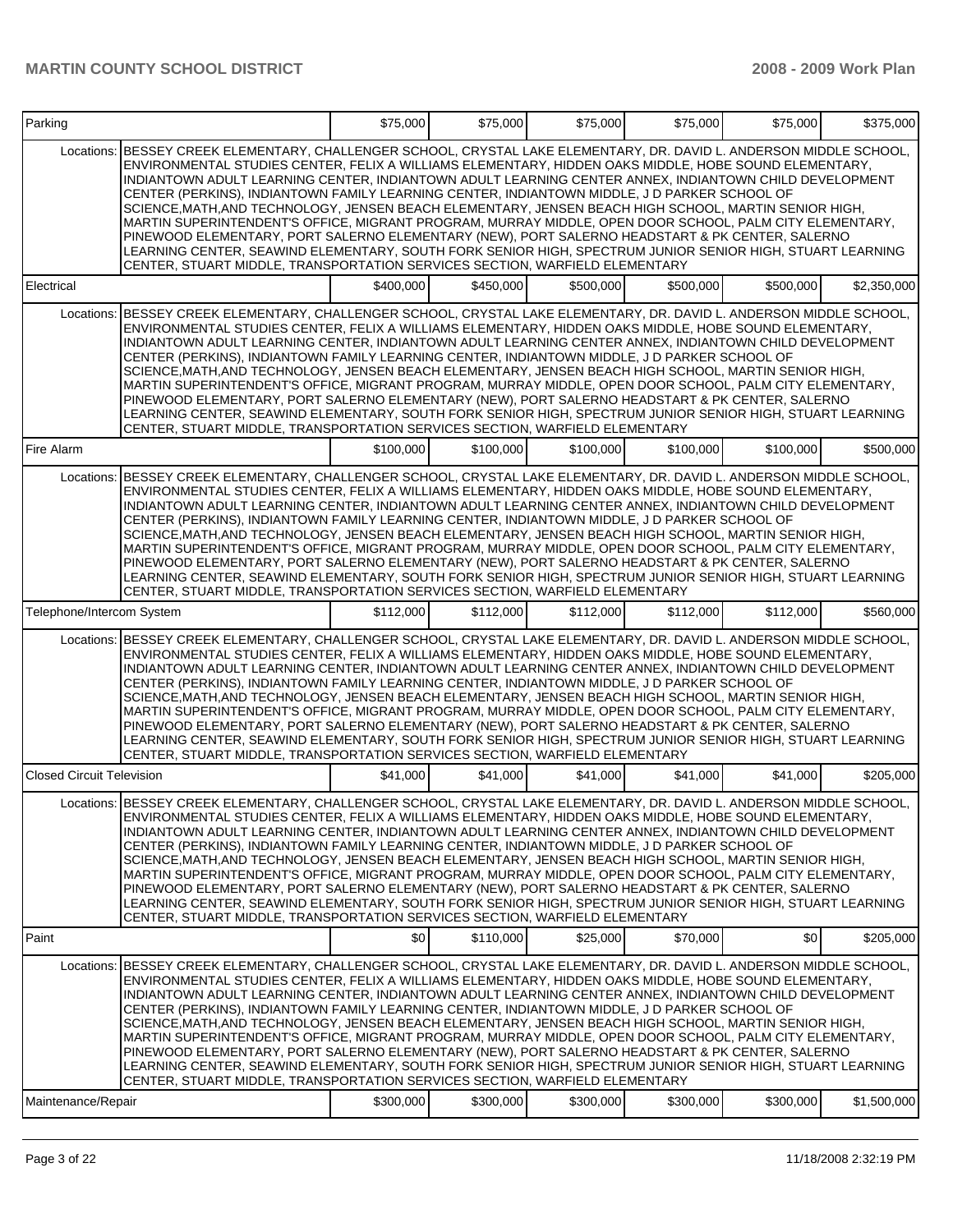Locations: BESSEY CREEK ELEMENTARY, CHALLENGER SCHOOL, CITRUS GROVE ELEMENTARY, CRYSTAL LAKE ELEMENTARY, DR. DAVID L. ANDERSON MIDDLE SCHOOL, ENVIRONMENTAL STUDIES CENTER, FELIX A WILLIAMS ELEMENTARY, HIDDEN OAKS MIDDLE, HOBE SOUND ELEMENTARY, INDIANTOWN ADULT LEARNING CENTER, INDIANTOWN ADULT LEARNING CENTER ANNEX, INDIANTOWN CHILD DEVELOPMENT CENTER (PERKINS), INDIANTOWN FAMILY LEARNING CENTER, INDIANTOWN MIDDLE, J D PARKER SCHOOL OF SCIENCE,MATH,AND TECHNOLOGY, JENSEN BEACH ELEMENTARY, JENSEN BEACH HIGH SCHOOL, MARTIN SENIOR HIGH, MARTIN SUPERINTENDENT'S OFFICE, MIGRANT PROGRAM, MURRAY MIDDLE, OPEN DOOR SCHOOL, PALM CITY ELEMENTARY, PINEWOOD ELEMENTARY, PORT SALERNO ELEMENTARY (NEW), PORT SALERNO HEADSTART & PK CENTER, SALERNO LEARNING CENTER, SEAWIND ELEMENTARY, SOUTH FORK SENIOR HIGH, SPECTRUM JUNIOR SENIOR HIGH, STUART LEARNING CENTER, STUART MIDDLE, TRANSPORTATION SERVICES SECTION, WARFIELD ELEMENTARY **Sub Total: \$2,809,280 \$3,138,000 \$3,103,000 \$3,148,000 \$3,078,000 \$15,276,280** 

| PECO Maintenance Expenditures | \$902,985   | \$1.329.772 | \$1,239,938 | \$1.231.927 | \$1,198,740 | \$5,903,362  |
|-------------------------------|-------------|-------------|-------------|-------------|-------------|--------------|
| Two Mill Sub Total:           | \$2,387,015 | \$2.034.228 | \$2,158,062 | \$2,182,073 | \$2,215,260 | \$10,976,638 |

| <b>Other Items</b>                                                                                                                                                                                                                                                                                                                                                                                            | $2008 - 2009$<br><b>Actual Budget</b> | $2009 - 2010$<br>Projected | $2010 - 2011$<br>Projected | $2011 - 2012$<br>Projected | $2012 - 2013$<br>Projected | Total        |  |  |  |  |
|---------------------------------------------------------------------------------------------------------------------------------------------------------------------------------------------------------------------------------------------------------------------------------------------------------------------------------------------------------------------------------------------------------------|---------------------------------------|----------------------------|----------------------------|----------------------------|----------------------------|--------------|--|--|--|--|
| HVAC - ANNUAL LIFE CYCLE                                                                                                                                                                                                                                                                                                                                                                                      | \$18,920                              | \$0                        | \$0                        | \$0                        | \$0                        | \$18,920     |  |  |  |  |
| Locations DR. DAVID L. ANDERSON MIDDLE SCHOOL, J D PARKER SCHOOL OF SCIENCE, MATH, AND TECHNOLOGY, MARTIN SENIOR HIGH,<br>MURRAY MIDDLE, SOUTH FORK SENIOR HIGH, TRANSPORTATION SERVICES SECTION                                                                                                                                                                                                              |                                       |                            |                            |                            |                            |              |  |  |  |  |
| FLOORING-GYM & STAGE FLOORS                                                                                                                                                                                                                                                                                                                                                                                   | \$96.950                              | \$0 <sub>1</sub>           | \$0 <sub>l</sub>           | \$0                        | \$0                        | \$96,950     |  |  |  |  |
| Locations HIDDEN OAKS MIDDLE, INDIANTOWN MIDDLE, JENSEN BEACH ELEMENTARY, JENSEN BEACH HIGH SCHOOL, MARTIN SENIOR<br>HIGH, MURRAY MIDDLE, SOUTH FORK SENIOR HIGH, STUART MIDDLE                                                                                                                                                                                                                               |                                       |                            |                            |                            |                            |              |  |  |  |  |
| <b>SAFETY TO LIFE - GENERATORS</b>                                                                                                                                                                                                                                                                                                                                                                            | \$2.850                               | \$0 <sub>1</sub>           | \$0                        | \$0                        | \$0                        | \$2,850      |  |  |  |  |
| Locations HIDDEN OAKS MIDDLE, J D PARKER SCHOOL OF SCIENCE, MATH, AND TECHNOLOGY, JENSEN BEACH ELEMENTARY, JENSEN<br>BEACH HIGH SCHOOL, PALM CITY ELEMENTARY, SOUTH FORK SENIOR HIGH                                                                                                                                                                                                                          |                                       |                            |                            |                            |                            |              |  |  |  |  |
| PAINTING - INTERIOR SCHEDULE                                                                                                                                                                                                                                                                                                                                                                                  | \$155,000                             | \$90,000                   | \$90,000                   | \$95,000                   | \$100,000                  | \$530,000    |  |  |  |  |
| Locations ENVIRONMENTAL STUDIES CENTER, FELIX A WILLIAMS ELEMENTARY, HIDDEN OAKS MIDDLE, INDIANTOWN ADULT LEARNING<br>CENTER ANNEX, INDIANTOWN MIDDLE, JENSEN BEACH ELEMENTARY, MURRAY MIDDLE, PALM CITY ELEMENTARY, SALERNO<br>LEARNING CENTER, SEAWIND ELEMENTARY, SOUTH FORK SENIOR HIGH, SPECTRUM JUNIOR SENIOR HIGH, STUART MIDDLE,<br><b>WARFIELD ELEMENTARY</b>                                        |                                       |                            |                            |                            |                            |              |  |  |  |  |
| PAINTING - EXTERIOR SCHEDULE                                                                                                                                                                                                                                                                                                                                                                                  | \$145,000                             | \$100,000                  | \$185,000                  | \$135,000                  | \$200,000                  | \$765,000    |  |  |  |  |
| Locations CRYSTAL LAKE ELEMENTARY, HOBE SOUND ELEMENTARY, J D PARKER SCHOOL OF SCIENCE, MATH, AND TECHNOLOGY,<br>JENSEN BEACH HIGH SCHOOL, MARTIN SENIOR HIGH, PINEWOOD ELEMENTARY, PORT SALERNO ELEMENTARY (NEW), PORT<br>SALERNO HEADSTART & PK CENTER, SALERNO LEARNING CENTER, SOUTH FORK SENIOR HIGH, STUART LEARNING CENTER,<br><b>STUART MIDDLE</b>                                                    |                                       |                            |                            |                            |                            |              |  |  |  |  |
| <b>SECURITY PROGRAM-KEY CONTROL</b>                                                                                                                                                                                                                                                                                                                                                                           | \$62,000                              | \$36,000                   | \$20,000                   | \$36,000                   | \$36,000                   | \$190,000    |  |  |  |  |
| Locations BESSEY CREEK ELEMENTARY, CHALLENGER SCHOOL, CITRUS GROVE ELEMENTARY, CRYSTAL LAKE ELEMENTARY, FELIX A<br>WILLIAMS ELEMENTARY, HIDDEN OAKS MIDDLE, HOBE SOUND ELEMENTARY, INDIANTOWN MIDDLE, J D PARKER SCHOOL OF<br>SCIENCE, MATH, AND TECHNOLOGY, MARTIN SENIOR HIGH, MURRAY MIDDLE, PINEWOOD ELEMENTARY, PORT SALERNO<br>ELEMENTARY (NEW), SEAWIND ELEMENTARY, STUART MIDDLE, WARFIELD ELEMENTARY |                                       |                            |                            |                            |                            |              |  |  |  |  |
| <b>ATHLETIC FIELD UPGRADES</b>                                                                                                                                                                                                                                                                                                                                                                                | \$0                                   | \$0                        | \$0                        | \$0                        | \$0                        | \$0          |  |  |  |  |
| Locations No Locations for this expenditure.                                                                                                                                                                                                                                                                                                                                                                  |                                       |                            |                            |                            |                            |              |  |  |  |  |
| Total:                                                                                                                                                                                                                                                                                                                                                                                                        | \$3,290,000                           | \$3,364,000                | \$3,398,000                | \$3,414,000                | \$3,414,000                | \$16,880,000 |  |  |  |  |

### **Local Two Mill Expenditure For Maintenance, Repair and Renovation**

Anticipated expenditures expected from local funding sources over the years covered by the current work plan.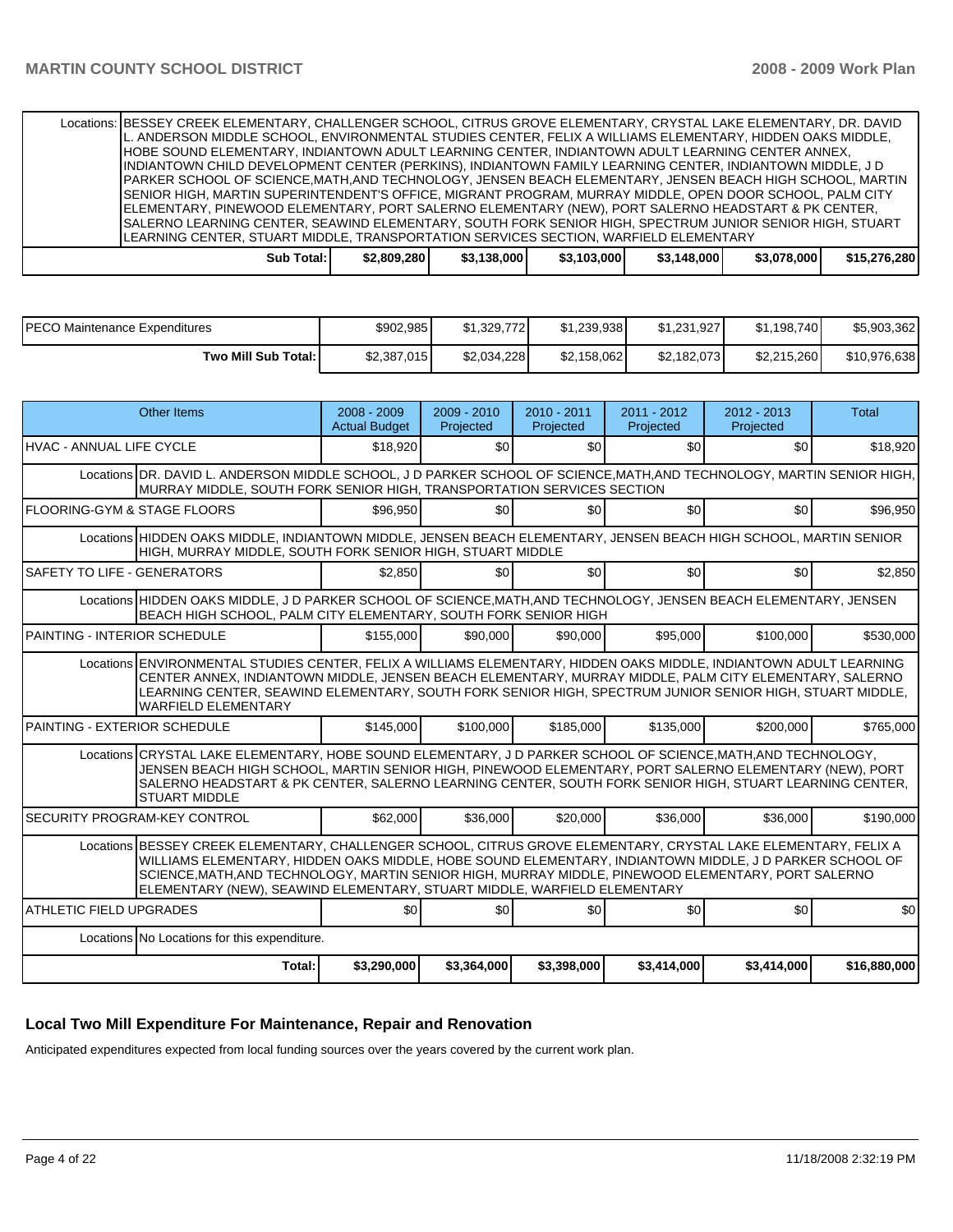# **MARTIN COUNTY SCHOOL DISTRICT 2008 - 2009 Work Plan**

| Item                                    | 2008 - 2009<br><b>Actual Budget</b> | 2009 - 2010<br>Projected | 2010 - 2011<br>Projected | 2011 - 2012<br>Projected | 2012 - 2013<br>Projected | Total         |
|-----------------------------------------|-------------------------------------|--------------------------|--------------------------|--------------------------|--------------------------|---------------|
| Remaining Maint and Repair from 2 Mills | \$2,387,015                         | \$2,034,228              | \$2,158,062              | \$2,182,073              | \$2,215,260              | \$10,976,638  |
| Maintenance/Repair Salaries             | \$2,589,750                         | \$2,719,238              | \$2,855,199              | \$2,997,960              | \$3,147,857              | \$14,310,004  |
| <b>School Bus Purchases</b>             | \$810,991                           | \$412,991                | \$1,053,116              | \$513,200                | \$0                      | \$2,790,298   |
| Other Vehicle Purchases                 | \$180,000                           | \$180,000                | \$180,000                | \$180,000                | \$180,000                | \$900,000     |
| Capital Outlay Equipment                | \$1,010,557                         | \$1,022,419              | \$1,059,628              | \$1,097,193              | \$1,110,126              | \$5,299,923   |
| Rent/Lease Payments                     | \$435,242                           | \$400,000                | \$400,000                | \$400,000                | \$400,000                | \$2,035,242   |
| <b>COP Debt Service</b>                 | \$2,726,041                         | \$2,724,904              | \$2,721,185              | \$2,726,066              | \$2,722,891              | \$13,621,087  |
| Rent/Lease Relocatables                 | \$275,000                           | \$325,000                | \$350,000                | \$350,000                | \$350,000                | \$1,650,000   |
| <b>Environmental Problems</b>           | \$0                                 | \$0                      | \$0                      | \$0                      | \$0                      | \$0           |
| s.1011.14 Debt Service                  | \$0                                 | \$0                      | \$0                      | \$0                      | \$0                      | \$0           |
| <b>Special Facilities Account</b>       | \$0                                 | \$0                      | \$0                      | \$0                      | \$0                      | \$0           |
| C/W CUSTODIAL/MAINT EQUIP (0538)        | \$175,000                           | \$175,000                | \$175,000                | \$175,000                | \$175,000                | \$875,000     |
| C/W GROUNDS (0551)                      | \$75,000                            | \$75,000                 | \$75,000                 | \$75,000                 | \$75,000                 | \$375,000     |
| C/W PLAYGROUNDS (0552)                  | \$225,000                           | \$300,000                | \$300,000                | \$300,000                | \$300,000                | \$1,425,000   |
| C/W PROPERTY DAMAGE (0541)              | \$25,000                            | \$25,000                 | \$25,000                 | \$25,000                 | \$25,000                 | \$125,000     |
| C/W CODE COMPLIANCE (0539)              | \$70,000                            | \$70,000                 | \$70,000                 | \$70,000                 | \$70,000                 | \$350,000     |
| C/W REFINISH GYM FLOORS (0544)          | \$50,000                            | \$50,000                 | \$50,000                 | \$50,000                 | \$50,000                 | \$250,000     |
| C/W BLEACHER REPAIR/REPL (0548)         | \$450,000                           | \$450,000                | \$450,000                | \$450,000                | \$450,000                | \$2,250,000   |
| CAPITAL TRANSFER (3231)                 | \$1,821,936                         | \$1,821,936              | \$1,821,936              | \$1,821,936              | \$182,936                | \$7,470,680   |
| C/W ADA COMPLIANCE (0339)               | \$225,000                           | \$225,000                | \$225,000                | \$225,000                | \$225,000                | \$1,125,000   |
| C/W TECHNOLOGY PROJECTS                 | \$4,353,675                         | \$4,347,000              | \$4,347,000              | \$4,347,000              | \$4,347,000              | \$21,741,675  |
| C/W PLUMBING (0553)                     | \$150,000                           | \$150,000                | \$150,000                | \$150,000                | \$150,000                | \$750,000     |
| C/W PROF. SERV. (0557)                  | \$100,000                           | \$100,000                | \$100,000                | \$100,000                | \$100,000                | \$500,000     |
| C/W OTHER FACILITY NEEDS (0560)         | \$200,000                           | \$200,000                | \$200,000                | \$200,000                | \$200,000                | \$1,000,000   |
| C/W ATHLETIC FIELDS NEW/UPGRADES (0543) | \$400,000                           | \$400,000                | \$400,000                | \$400,000                | \$400,000                | \$2,000,000   |
| C/W VEGETATION REMOVAL (0519)           | \$75,000                            | \$75,000                 | \$75,000                 | \$75,000                 | \$75,000                 | \$375,000     |
| C/W SECURITY PROG. (0528)               | \$138,000                           | \$164,000                | \$180,000                | \$164,000                | \$164,000                | \$810,000     |
| C/W ATHLETIC FIELDS REPAIR/REPL (0542)  | \$175,000                           | \$175,000                | \$175,000                | \$175,000                | \$175,000                | \$875,000     |
| <b>C/W ENERGY MGMT</b>                  | \$500,000                           | \$500,000                | \$500,000                | \$500,000                | \$500,000                | \$2,500,000   |
| C/W SITE IMPROVEMENTS (PROJ 0525)       | \$200,000                           | \$200,000                | \$200,000                | \$200,000                | \$200,000                | \$1,000,000   |
| CAPITAL TRSFR PYMT PROPERTY INS         | \$1,150,663                         | \$1,150,663              | \$1,150,663              | \$1,150,663              | \$1,150,663              | \$5,753,315   |
| ESE EQUIPMENT (PROJ 0590)               | \$100,000                           | \$100,000                | \$100,000                | \$100,000                | \$100,000                | \$500,000     |
| CONSTRUCTION CONTINGENCY                | \$0                                 | \$0                      | \$0                      | \$0                      | \$1,639,000              | \$1,639,000   |
| <b>Local Expenditure Totals:</b>        | \$21,073,870                        | \$20,572,379             | \$21,546,789             | \$21,200,091             | \$20,879,733             | \$105,272,862 |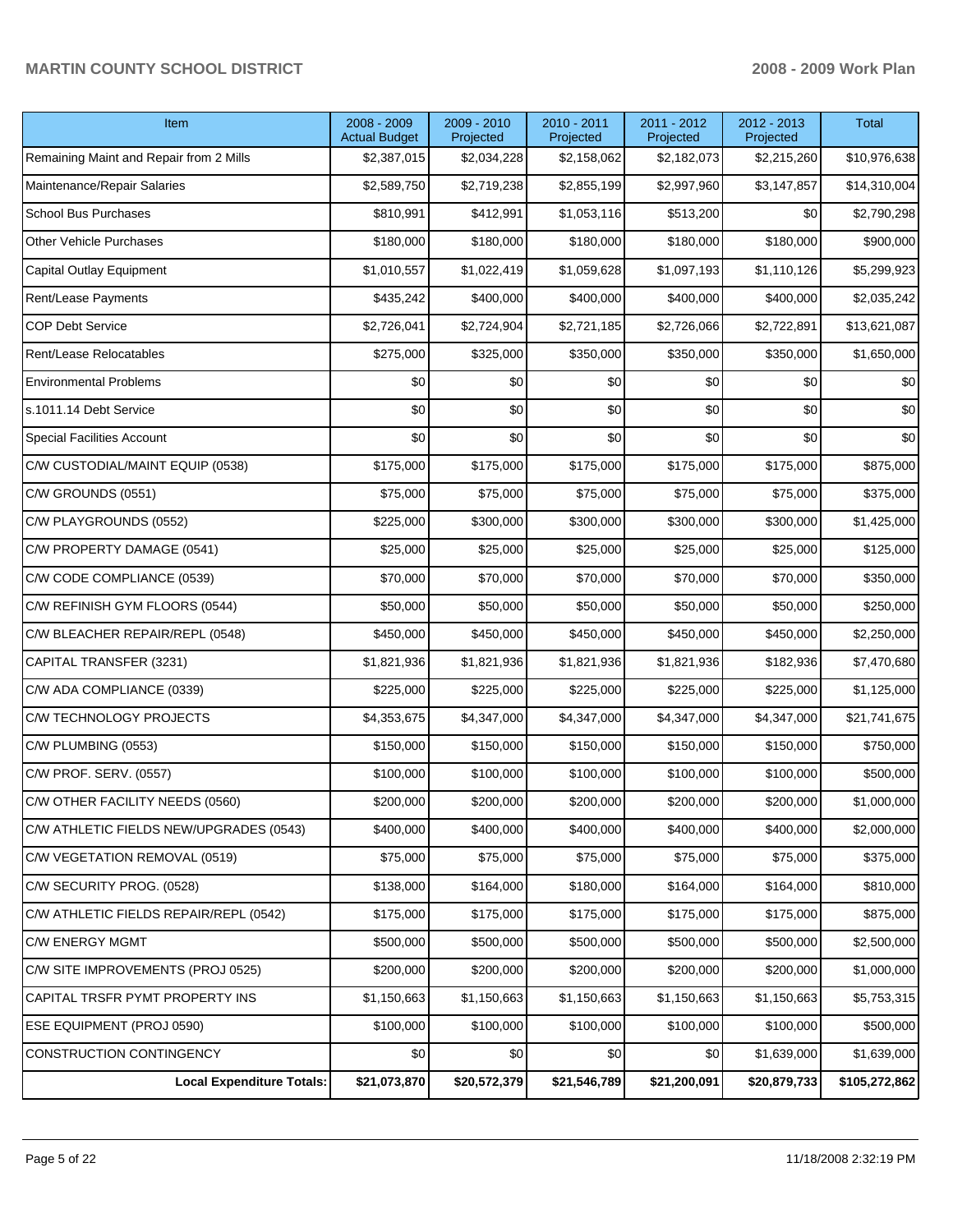# **Revenue**

### **2 Mill Revenue Source**

Schedule of Estimated Capital Outlay Revenue from each currently approved source which is estimated to be available for expenditures on the projects included in the tentative district facilities work program. All amounts are NET after considering carryover balances, interest earned, new COP's, 1011.14 and 1011.15 loans, etc. Districts cannot use 2-Mill funds for salaries except for those explicitly associated with maintenance/repair projects. (1011.71 (5), F.S.)

| Item                                                                            | Fund | $2008 - 2009$<br><b>Actual Value</b> | $2009 - 2010$<br>Projected | $2010 - 2011$<br>Projected | $2011 - 2012$<br>Projected | $2012 - 2013$<br>Projected | <b>Total</b>      |
|---------------------------------------------------------------------------------|------|--------------------------------------|----------------------------|----------------------------|----------------------------|----------------------------|-------------------|
| (1) Non-exempt property<br>assessed valuation                                   |      | \$21,545,952,709                     | \$22,192,331,920           | \$22,858,101,229           | \$23,543,844,266           | \$24,250,159,594           | \$114,390,389,718 |
| (2) The Millege projected for<br>discretionary capital outlay per<br>ls.1011.71 |      | 1.75                                 | 1.75                       | 1.75                       | 1.75                       | 1.75                       |                   |
| (3) Full value of the 2-Mill<br>discretionary capital outlay per<br>ls.1011.71  |      | \$35,820,146                         | \$36,894,752               | \$38,001,593               | \$39,141,641               | \$40,315,890               | \$190,174,022     |
| (4) Value of the portion of the 2-<br>Mills ACTUALLY levied                     | 370  | \$35,820,146                         | \$36,894,752               | \$38,001,593               | \$39,141,641               | \$40,315,890               | \$190,174,022     |
| $(5)$ Difference of lines $(3)$ and $(4)$                                       |      | \$0                                  | \$0                        | \$0                        | \$0                        | \$0                        | \$0               |

# **PECO Revenue Source**

The figure in the row designated "PECO Maintenance" will be subtracted from funds available for new construction because PECO maintenance dollars cannot be used for new construction.

| Item                                 | Fund         | $2008 - 2009$<br><b>Actual Budget</b> | $2009 - 2010$<br>Projected | $2010 - 2011$<br>Projected | 2011 - 2012<br>Projected | $2012 - 2013$<br>Projected | Total       |
|--------------------------------------|--------------|---------------------------------------|----------------------------|----------------------------|--------------------------|----------------------------|-------------|
| <b>IPECO New Construction</b>        | 340 <b>I</b> | \$418.879                             | \$419,392                  | \$616.481                  | \$659.362                | \$264,361                  | \$2,378,475 |
| <b>PECO Maintenance Expenditures</b> |              | \$902.985                             | \$1,329,772                | \$1,239,938                | \$1,231,927              | \$1,198,740                | \$5,903,362 |
|                                      |              | \$1,321,864                           | \$1,749,164                | \$1,856,419                | \$1,891,289              | \$1,463,101                | \$8,281,837 |

## **CO & DS Revenue Source**

Revenue from Capital Outlay and Debt Service funds.

| <b>Item</b>                                        | Fund | $2008 - 2009$<br><b>Actual Budget</b> | $2009 - 2010$<br>Projected | 2010 - 2011<br>Projected | 2011 - 2012<br>Projected | $2012 - 2013$<br>Projected | Total       |
|----------------------------------------------------|------|---------------------------------------|----------------------------|--------------------------|--------------------------|----------------------------|-------------|
| ICO & DS Cash Flow-through<br><b>I</b> Distributed | 360  | \$217.426                             | \$217.426                  | \$217.426                | \$217.426                | \$217.426                  | \$1,087,130 |
| ICO & DS Interest on<br>Undistributed CO           | 360  | \$37.544                              | \$37.544                   | \$37,544                 | \$37.544                 | \$37,544                   | \$187.720   |
|                                                    |      | \$254.970                             | \$254.970                  | \$254.970                | \$254.970                | \$254.970                  | \$1,274,850 |

### **Fair Share Revenue Source**

All legally binding commitments for proportionate fair-share mitigation for impacts on public school facilities must be included in the 5-year district work program.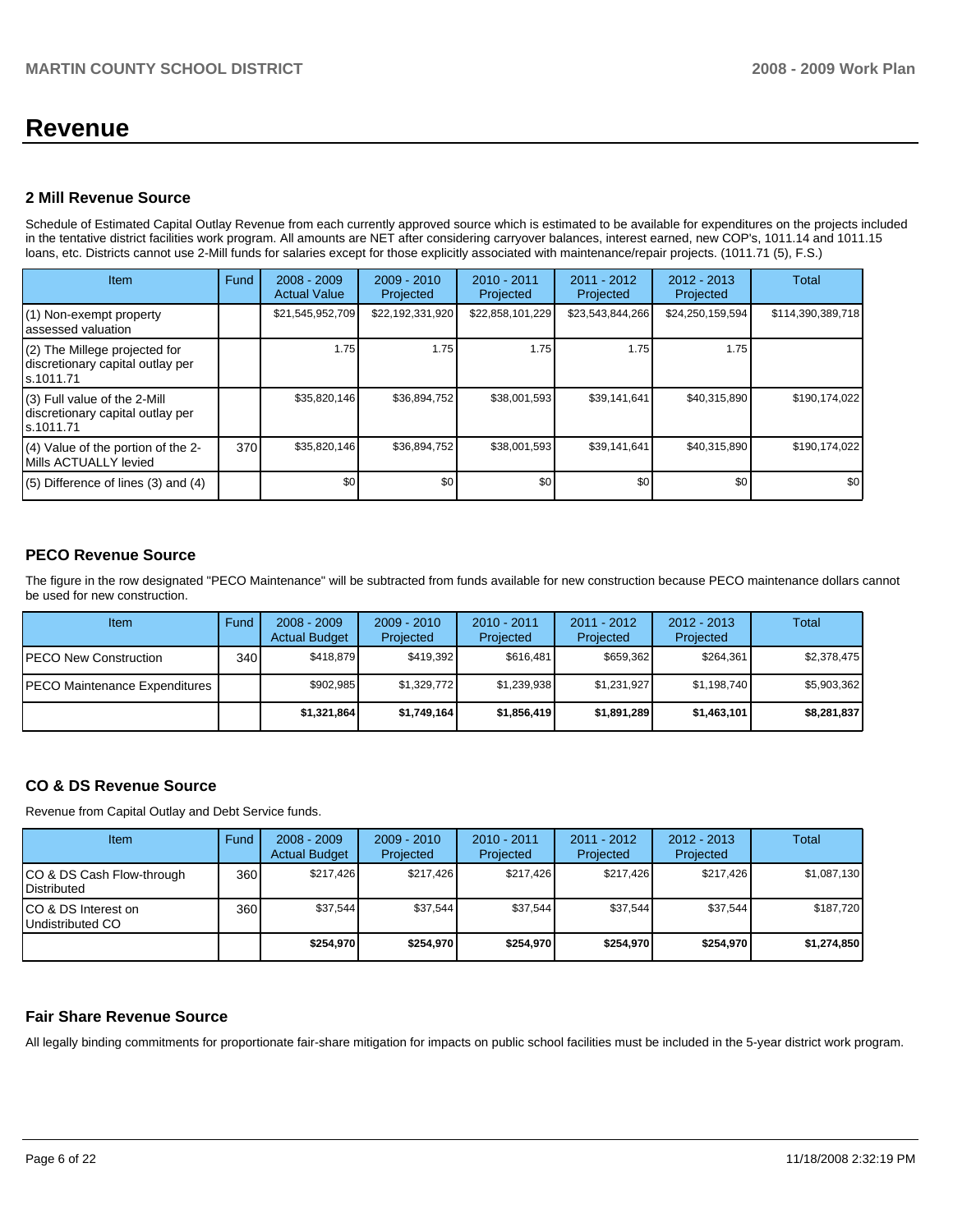Nothing reported for this section.

### **Sales Surtax Referendum**

Specific information about any referendum for a 1-cent or  $\frac{1}{2}$ -cent surtax referendum during the previous year.

Did the school district hold a surtax referendum during the past fiscal year 2007 - 2008?

**No** 

# **Additional Revenue Source**

Any additional revenue sources

| Item                                                                                                   | 2008 - 2009<br><b>Actual Value</b> | 2009 - 2010<br>Projected | $2010 - 2011$<br>Projected | 2011 - 2012<br>Projected | 2012 - 2013<br>Projected | <b>Total</b> |
|--------------------------------------------------------------------------------------------------------|------------------------------------|--------------------------|----------------------------|--------------------------|--------------------------|--------------|
| Proceeds from a s.1011.14/15 F.S. Loans                                                                | \$0                                | \$0                      | \$0                        | \$0                      | \$0                      | \$0          |
| District Bonds - Voted local bond<br>referendum proceeds per s.9, Art VII<br><b>State Constitution</b> | \$0                                | \$0                      | \$0                        | \$0                      | \$0                      | \$0          |
| Proceeds from Special Act Bonds                                                                        | \$0                                | \$0                      | \$0                        | \$0                      | \$0                      | \$0          |
| Estimated Revenue from CO & DS Bond<br>Sale                                                            | \$0                                | \$0                      | \$0                        | \$0                      | \$0                      | \$0          |
| Proceeds from Voted Capital<br>Improvements millage                                                    | \$0                                | \$0                      | \$0                        | \$0                      | \$0                      | \$0          |
| Other Revenue for Other Capital Projects                                                               | \$28,000                           | \$28,000                 | \$28,000                   | \$28,000                 | \$28,000                 | \$140,000    |
| Proceeds from 1/2 cent sales surtax<br>authorized by school board                                      | \$0                                | \$0                      | \$0                        | \$0                      | \$0                      | \$0          |
| Proceeds from local governmental<br>infrastructure sales surtax                                        | \$0                                | \$0                      | \$0                        | \$0                      | \$0                      | \$0          |
| Proceeds from Certificates of<br>Participation (COP's) Sale                                            | \$0                                | \$0                      | \$0                        | \$0                      | \$0                      | \$0          |
| Classrooms First Bond proceeds amount<br>authorized in FY 1997-98                                      | \$0                                | \$0                      | \$0                        | \$0                      | \$0                      | \$0          |
| <b>Classrooms for Kids</b>                                                                             | \$0                                | \$0                      | \$0                        | \$2,500,000              | \$2,500,000              | \$5,000,000  |
| <b>District Equity Recognition</b>                                                                     | \$0                                | \$0                      | \$0                        | \$0                      | \$0                      | \$0          |
| <b>Federal Grants</b>                                                                                  | \$0                                | \$0                      | \$0                        | \$0                      | \$0                      | \$0          |
| Proportionate share mitigation (actual<br>cash revenue only, not in kind donations)                    | \$0                                | \$0                      | \$0                        | \$0                      | \$0                      | \$0          |
| Impact fees received                                                                                   | \$1,500,000                        | \$1,500,000              | \$1,500,000                | \$1,500,000              | \$1,500,000              | \$7,500,000  |
| Private donations                                                                                      | \$0                                | \$0                      | \$0                        | \$0                      | \$0                      | \$0          |
| Grants from local governments or not-for-<br>profit organizations                                      | \$0                                | \$0                      | \$0                        | \$0                      | \$0                      | \$0          |
| Interest, Including Profit On Investment                                                               | \$3,052,835                        | \$3,280,764              | \$3,340,764                | \$3,401,964              | \$3,464,388              | \$16,540,715 |
| Revenue from Bonds pledging proceeds<br>from 1 cent or 1/2 cent Sales Surtax                           | \$0                                | \$0                      | \$0                        | \$0                      | \$0                      | \$0          |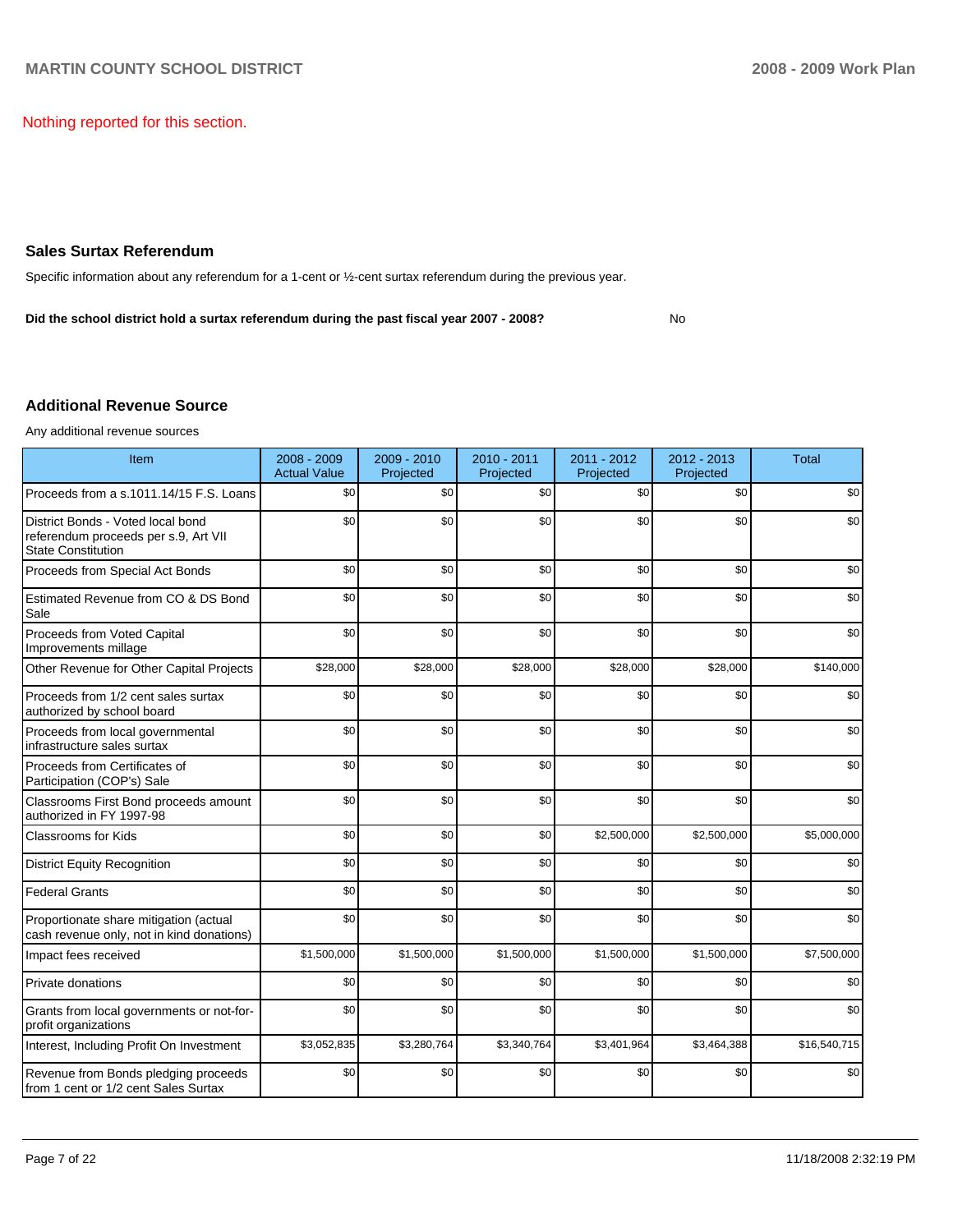# **MARTIN COUNTY SCHOOL DISTRICT 2008 - 2009 Work Plan**

| l Fund Balance Carried Forward                      | \$77,445,397     | \$12,310,433 | \$4,221,480 | \$16,499         | \$183,571   | \$94,177,380     |
|-----------------------------------------------------|------------------|--------------|-------------|------------------|-------------|------------------|
| Obligated Fund Balance Carried Forward              | (\$29,981,411)   | \$0          | \$0         | \$0 <sub>1</sub> | \$0         | $(\$29,981,411)$ |
| Special Facilities Account                          | \$0 <sub>1</sub> | \$0          | \$0         | \$0 <sub>1</sub> | \$0         | \$0 <sub>1</sub> |
| IOne Cent - 1/2 Cent Sales Surtax Debt<br>l Service | \$0 <sub>1</sub> | \$0          | \$0         | \$0 <sub>1</sub> | \$0         | \$0 <sub>1</sub> |
| <b>Subtotal</b>                                     | \$52.044.821     | \$17,119,197 | \$9,090,244 | \$7,446,463      | \$7,675,959 | \$93,376,684     |

# **Total Revenue Summary**

| Item Name                                                     | $2008 - 2009$<br><b>Budget</b> | $2009 - 2010$<br>Projected | $2010 - 2011$<br>Projected | $2011 - 2012$<br>Projected | $2012 - 2013$<br>Projected | <b>Five Year Total</b> |
|---------------------------------------------------------------|--------------------------------|----------------------------|----------------------------|----------------------------|----------------------------|------------------------|
| Local Two Mill Discretionary Capital<br><b>Outlay Revenue</b> | \$35,820,146                   | \$36,894,752               | \$38,001,593               | \$39,141,641               | \$40,315,890               | \$190,174,022          |
| IPECO and 2 Mill Maint and Other 2 Mill<br>Expenditures       | (S21,073,870)                  | $(\$20,572,379)$           | (\$21,546,789)             | (\$21,200,091)             | (\$20,879,733)             | (\$105,272,862)        |
| IPECO Maintenance Revenue                                     | \$902,985                      | \$1,329,772                | \$1,239,938                | \$1,231,927                | \$1,198,740                | \$5,903,362            |
| <b>Available 2 Mill for New Construction</b>                  | \$14,746,276                   | \$16,322,373               | \$16,454,804               | \$17.941.550               | \$19,436,157               | \$84,901,160           |

| <b>Item Name</b>                      | $2008 - 2009$<br><b>Budget</b> | $2009 - 2010$<br>Projected | $2010 - 2011$<br>Projected | $2011 - 2012$<br>Projected | $2012 - 2013$<br>Projected | <b>Five Year Total</b> |
|---------------------------------------|--------------------------------|----------------------------|----------------------------|----------------------------|----------------------------|------------------------|
| ICO & DS Revenue                      | \$254,970                      | \$254,970                  | \$254,970                  | \$254,970                  | \$254,970                  | \$1,274,850            |
| <b>IPECO New Construction Revenue</b> | \$418,879                      | \$419,392                  | \$616,481                  | \$659,362                  | \$264,361                  | \$2,378,475            |
| <b>IOther/Additional Revenue</b>      | \$52,044,821                   | \$17.119.197               | \$9,090,244                | \$7,446,463                | \$7,675,959                | \$93,376,684           |
| <b>Total Additional Revenue</b>       | \$52,718,670                   | \$17,793,559               | \$9,961,695                | \$8,360,795                | \$8,195,290                | \$97,030,009           |
| Total Available Revenue               | \$67,464,946                   | \$34,115,932               | \$26,416,499               | \$26,302,345               | \$27,631,447               | \$181,931,169          |

# **Project Schedules**

### **Capacity Project Schedules**

A schedule of capital outlay projects necessary to ensure the availability of satisfactory classrooms for the projected student enrollment in K-12 programs.

| <b>Project Description</b>             | Location                                      |                          | $2008 - 2009$ | $2009 - 2010$ | 2010 - 2011 | $2011 - 2012$ | 2012 - 2013 | Total           | Funded |
|----------------------------------------|-----------------------------------------------|--------------------------|---------------|---------------|-------------|---------------|-------------|-----------------|--------|
| <b>ADDITIONAL</b><br><b>CLASSROOMS</b> | <b>FELIX A WILLIAMS</b><br><b>IELEMENTARY</b> | Planned<br>Cost:         | \$0           | \$0           | \$0         | \$0           | \$4,830,000 | \$4,830,000 Yes |        |
|                                        |                                               | <b>Student Stations:</b> |               |               | 0           |               | 144         | 144             |        |
|                                        |                                               | Total Classrooms:        |               |               | 01          |               |             |                 |        |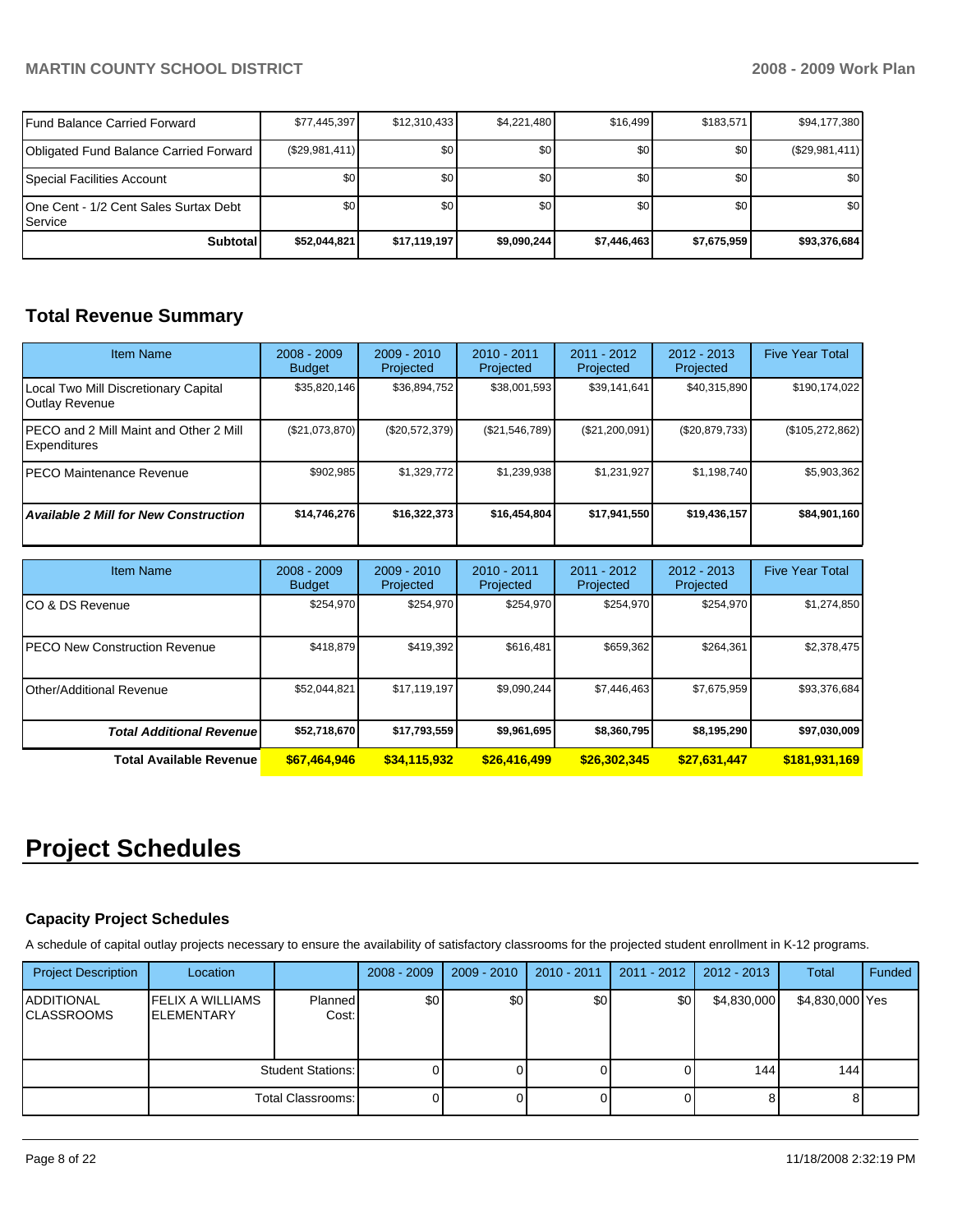|                       |                           | Gross Sq Ft:             | 0        |             |              | 0   | 10,728      | 10,728           |  |
|-----------------------|---------------------------|--------------------------|----------|-------------|--------------|-----|-------------|------------------|--|
| <b>ELEMENTARY "B"</b> | Location not<br>specified | Planned<br>Cost:         | \$0      | \$1,600,000 | \$26,400,000 | \$0 | \$0         | \$28,000,000 Yes |  |
|                       |                           | <b>Student Stations:</b> | 0        | 750         |              | 01  |             | 750              |  |
|                       |                           | Total Classrooms:        | $\Omega$ | 42          | 0            | 01  |             | 42               |  |
|                       |                           | Gross Sq Ft:             | 0        | 120,938     |              | 0   |             | 120,938          |  |
|                       |                           |                          |          |             |              |     |             |                  |  |
|                       |                           | <b>Planned Cost:</b>     | \$0      | \$1,600,000 | \$26,400,000 | \$0 | \$4,830,000 | \$32,830,000     |  |
|                       |                           | <b>Student Stations:</b> | 0        | 750         | 0            | Οl  | 144         | 894              |  |

**Total Classrooms: 0 42 0 0 0 8** 50 **Gross Sq Ft:** 0 120,938 0 0 10,728 131,666

# **Other Project Schedules**

Major renovations, remodeling, and additions of capital outlay projects that do not add capacity to schools.

| <b>Project Description</b>                                            | Location                                | $2008 - 2009$<br><b>Actual Budget</b> | $2009 - 2010$<br>Projected | $2010 - 2011$<br>Projected | $2011 - 2012$<br>Projected | $2012 - 2013$<br>Projected | Total            | Funded |
|-----------------------------------------------------------------------|-----------------------------------------|---------------------------------------|----------------------------|----------------------------|----------------------------|----------------------------|------------------|--------|
| <b>REPLACE</b><br><b>MUSIC/INFRASTRUCTURE</b>                         | SOUTH FORK SENIOR<br><b>HIGH</b>        | \$0                                   | \$0                        | \$0                        | \$5,043,818                | \$0                        | \$5,043,818 Yes  |        |
| <b>RELOCATE ADMIN AND</b><br><b>REMODEL CLASSROOMS</b>                | SOUTH FORK SENIOR<br><b>HIGH</b>        | \$0                                   | \$8,510,348                | \$0                        | \$0                        | \$0                        | \$8,510,348 Yes  |        |
| <b>ATHLETIC MASTER PLAN</b>                                           | <b>SOUTH FORK SENIOR</b><br><b>HIGH</b> | \$1,500,000                           | \$0                        | \$0                        | \$0                        | \$0                        | \$1,500,000 Yes  |        |
| <b>REPLACE MUSIC AND</b><br><b>SITEWORK</b>                           | <b>MARTIN SENIOR HIGH</b>               | \$5,168,712                           | \$0                        | \$0                        | \$0                        | \$0                        | \$5,168,712 Yes  |        |
| <b>ATHLETIC MASTER PLAN</b>                                           | <b>MARTIN SENIOR HIGH</b>               | \$1,500,000                           | \$0                        | \$0                        | \$0                        | \$0                        | \$1,500,000 Yes  |        |
| <b>REPLACEMENT ADMIN.</b><br><b>CLASSROOM BLDG</b>                    | <b>MARTIN SENIOR HIGH</b>               | \$0                                   | \$0                        | \$0                        | \$0                        | \$10,954,485               | \$10,954,485 Yes |        |
| CHILLER PLANT TO BE<br><b>CONSTR IN PHASES</b>                        | <b>MARTIN SENIOR HIGH</b>               | \$0                                   | \$3,872,000                | \$0                        | \$0                        | \$0                        | \$3,872,000 Yes  |        |
| REPLACEMENT<br><b>CLASSROOMS &amp; CAFE</b>                           | <b>INDIANTOWN MIDDLE</b>                | \$17,000,000                          | \$0                        | \$0                        | \$0                        | \$0                        | \$17,000,000 Yes |        |
| <b>REPLACE</b><br>ADMIN/MEDIA/GYM                                     | <b>INDIANTOWN MIDDLE</b>                | \$0                                   | \$9,000,000                | \$0                        | \$0                        | \$0                        | \$9,000,000 Yes  |        |
| REPLACEMENT<br><b>CLASSROOMS</b>                                      | <b>MURRAY MIDDLE</b>                    | \$0                                   | \$0                        | \$0                        | \$12,110,076               | \$0                        | \$12,110,076 Yes |        |
| PHASE II REPLACEMENT<br><b>CLASSROOMS</b>                             | <b>STUART MIDDLE</b>                    | \$0                                   | \$0                        | \$0                        | \$1,000,000                | \$11,199,862               | \$12,199,862 Yes |        |
| RENOVATE OLD CAFE INTO<br>MUSIC/ART, SKILLS<br>LAB, DEMO 3, 4, 5 & 15 | <b>WARFIELD</b><br><b>ELEMENTARY</b>    | \$2,297,826                           | \$0                        | \$0                        | \$0                        | \$0                        | \$2,297,826 Yes  |        |
| PHASE III - 2 STORY<br><b>PRIMARY &amp; PORTABLES</b>                 | <b>WARFIELD</b><br><b>ELEMENTARY</b>    | \$0                                   | \$6,912,104                | \$0                        | \$0                        | \$0                        | \$6,912,104 Yes  |        |
| REMODEL BLDG 7,6 AND 17                                               | <b>WARFIELD</b><br><b>ELEMENTARY</b>    | \$0                                   | \$0                        | \$0                        | \$7,964,881                | \$0                        | \$7,964,881 Yes  |        |
| DEMO BLDG 18,20 &<br>PORTABLES, COMPLETE<br><b>SITEWORK</b>           | <b>WARFIELD</b><br><b>ELEMENTARY</b>    | \$0                                   | \$0                        | \$0                        | \$0                        | \$647,100                  | \$647,100 Yes    |        |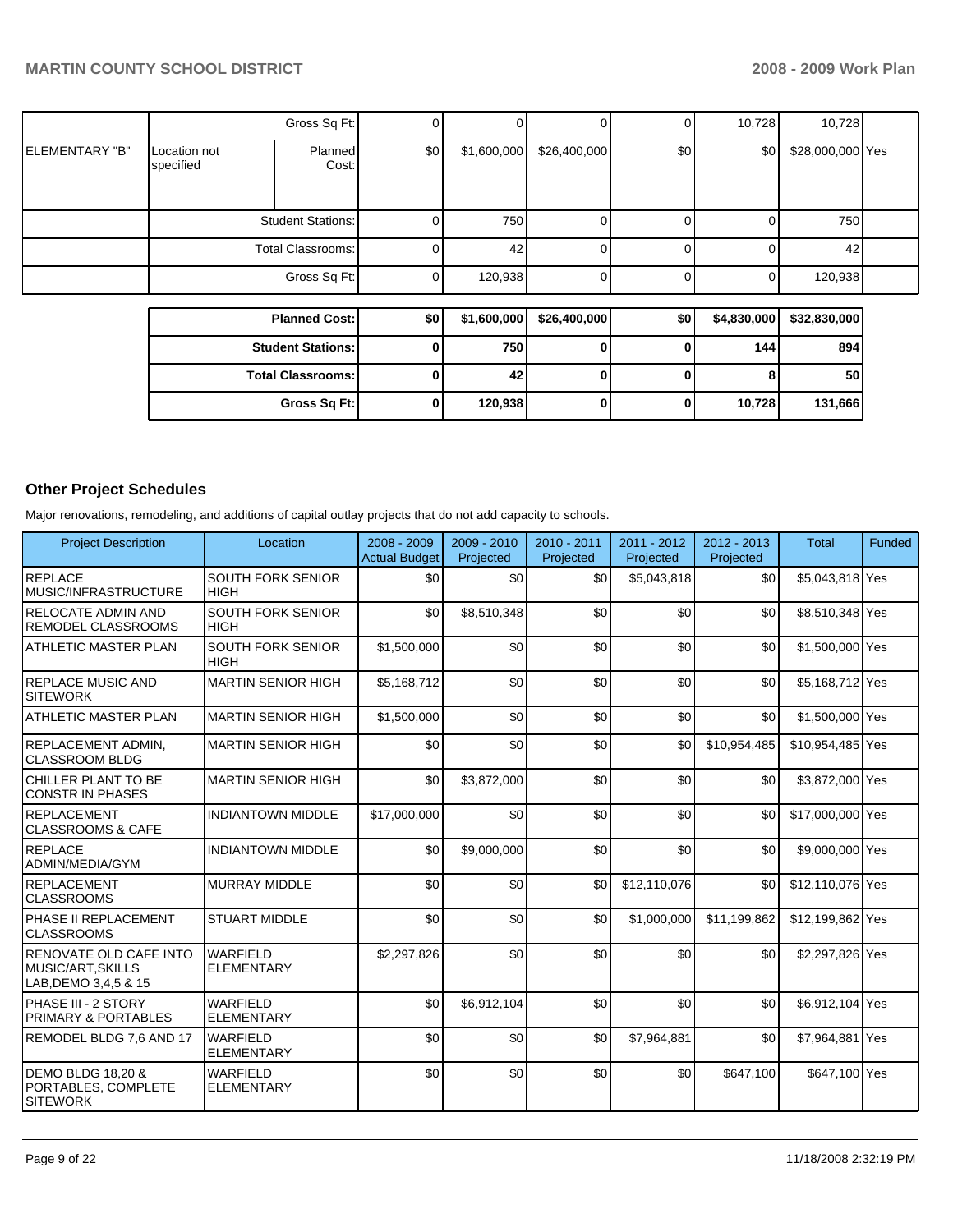|                       |                                               | \$37,288,038 | \$28,294,452 | \$0 | \$26,118,775 |     | \$22,801,447   \$114,502,712 |  |
|-----------------------|-----------------------------------------------|--------------|--------------|-----|--------------|-----|------------------------------|--|
| <b>PHASE I CONSTR</b> | <b>ISPECTRUM JUNIOR</b><br><b>SENIOR HIGH</b> | \$1,060,000  | \$0          | \$0 | \$0          | \$0 | \$1,060,000 Yes              |  |
| UPGRADE HVAC AND FIRE | <b>ICRYSTAL LAKE</b><br><b>ELEMENTARY</b>     | \$4,708,000  | \$0          | \$0 | \$0          | \$0 | \$4,708,000 Yes              |  |
| UPGRADE HVAC AND FIRE | <b>PINEWOOD</b><br><b>IELEMENTARY</b>         | \$4,053,500  | \$0          | \$0 | \$0          | \$0 | \$4,053,500 Yes              |  |

# **Additional Project Schedules**

Any projects that are not identified in the last approved educational plant survey.

Nothing reported for this section.

# **Non Funded Growth Management Project Schedules**

Schedule indicating which projects, due to planned development, that CANNOT be funded from current revenues projected over the next five years.

Nothing reported for this section.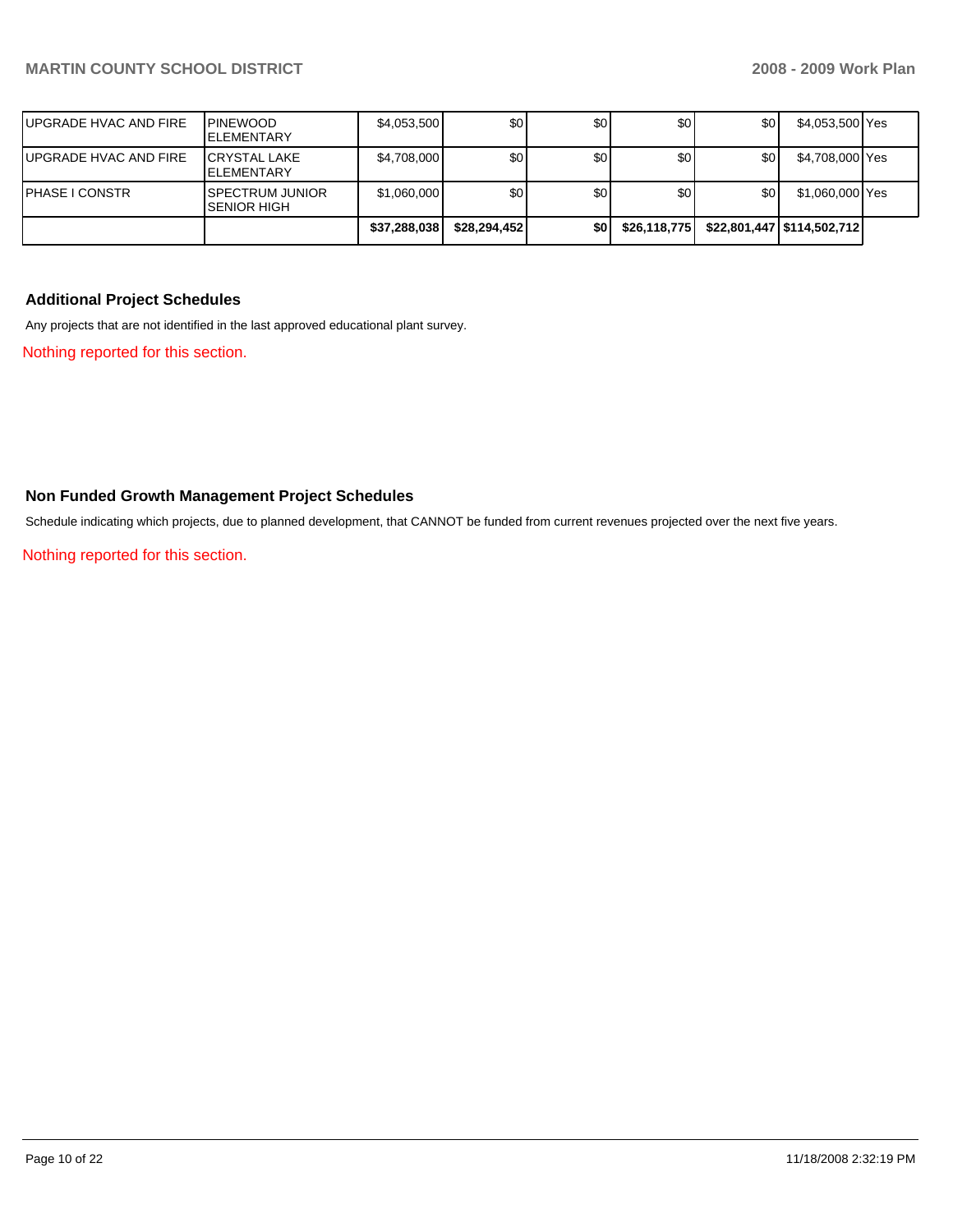# **Capacity Tracking**

| Location                                                                 | $2008 -$<br>2009 Satis.<br>Stu. Sta. | Actual<br>$2008 -$<br><b>2009 FISH</b><br>Capacity | Actual<br>$2007 -$<br>2008<br><b>COFTE</b> | # Class<br>Rooms | Actual<br>Average<br>$2008 -$<br>2009 Class<br><b>Size</b> | Actual<br>$2008 -$<br>2009<br><b>Utilization</b> | <b>New</b><br>Stu.<br>Capacity | <b>New</b><br>Rooms to<br>be<br>Added/Re<br>moved | Projected<br>$2012 -$<br>2013<br><b>COFTE</b> | Projected<br>$2012 -$<br>2013<br><b>Utilization</b> | Projected<br>$2012 -$<br>2013 Class<br><b>Size</b> |
|--------------------------------------------------------------------------|--------------------------------------|----------------------------------------------------|--------------------------------------------|------------------|------------------------------------------------------------|--------------------------------------------------|--------------------------------|---------------------------------------------------|-----------------------------------------------|-----------------------------------------------------|----------------------------------------------------|
| <b>STUART MIDDLE</b>                                                     | 1,486                                | 1,337                                              | 918                                        | 65               | 14                                                         | 69.00 %                                          | -66                            | $-3$                                              | 865                                           | 68.00 %                                             | 14                                                 |
| MARTIN SENIOR HIGH                                                       | 2,620                                | 2,489                                              | 1,883                                      | 110              | 17                                                         | 76.00 %                                          | $-300$                         | $-12$                                             | 1,945                                         | 89.00 %                                             | 20                                                 |
| <b>STUART LEARNING</b><br><b>CENTER</b>                                  | 388                                  | 388                                                | 34                                         | 18               | $\overline{2}$                                             | 9.00 %                                           | $\Omega$                       | $\mathbf 0$                                       | $\mathbf 0$                                   | 0.00%                                               | $\mathbf 0$                                        |
| PALM CITY<br><b>ELEMENTARY</b>                                           | 929                                  | 929                                                | 890                                        | 50               | 18                                                         | 96.00 %                                          | $-216$                         | $-12$                                             | 801                                           | 112.00 %                                            | 21                                                 |
| OPEN DOOR SCHOOL                                                         | $\Omega$                             | $\Omega$                                           | $\Omega$                                   | 0                | $\mathbf 0$                                                | 0.00%                                            | $\mathbf 0$                    | $\mathbf 0$                                       | $\mathbf 0$                                   | 0.00%                                               | $\mathbf 0$                                        |
| <b>JENSEN BEACH HIGH</b><br>SCHOOL                                       | 1,674                                | 1,590                                              | 1,496                                      | 68               | 22                                                         | 94.00 %                                          | $\mathbf 0$                    | $\Omega$                                          | 1,372                                         | 86.00 %                                             | 20                                                 |
| J D PARKER SCHOOL<br>OF SCIENCE, MATH, AND<br>TECHNOLOGY                 | 757                                  | 757                                                | 602                                        | 40               | 15                                                         | 80.00 %                                          | $\Omega$                       | $\Omega$                                          | 639                                           | 84.00 %                                             | 16                                                 |
| DR. DAVID L.<br>ANDERSON MIDDLE<br><b>SCHOOL</b>                         | 1,395                                | 1,256                                              | 892                                        | 60               | 15                                                         | 71.00 %                                          | $\Omega$                       | $\Omega$                                          | 961                                           | 77.00 %                                             | 16                                                 |
| <b>CITRUS GROVE</b><br><b>ELEMENTARY</b>                                 | 808                                  | $\mathbf 0$                                        | $\Omega$                                   | 48               | $\overline{0}$                                             | 0.00%                                            | 808                            | 48                                                | 441                                           | 55.00 %                                             | 5                                                  |
| SEAWIND ELEMENTARY                                                       | 837                                  | 837                                                | 676                                        | 44               | 15                                                         | 81.00%                                           | $-40$                          | $-2$                                              | 731                                           | 92.00 %                                             | 17                                                 |
| <b>INDIANTOWN CHILD</b><br><b>DEVELOPMENT</b><br><b>CENTER (PERKINS)</b> | 250                                  | 250                                                |                                            | 13               | $\Omega$                                                   | 0.00%                                            | $\Omega$                       | $\Omega$                                          | 0                                             | 0.00%                                               | $\pmb{0}$                                          |
| <b>TRANSPORTATION</b><br>SERVICES SECTION                                | 0                                    | 0                                                  | $\Omega$                                   | 0                | $\overline{0}$                                             | 0.00%                                            | $\Omega$                       | $\mathbf{0}$                                      | $\overline{0}$                                | 0.00%                                               | $\mathbf 0$                                        |
| <b>INDIANTOWN ADULT</b><br><b>LEARNING CENTER</b><br>ANNEX               | 25                                   | $\Omega$                                           | $\Omega$                                   | 1                | $\Omega$                                                   | 0.00%                                            | $\Omega$                       | $\Omega$                                          | 0                                             | 0.00%                                               | $\mathbf 0$                                        |
| PORT SALERNO<br>ELEMENTARY (NEW)                                         | 757                                  | 757                                                | 654                                        | 40               | 16                                                         | 86.00 %                                          | $\Omega$                       | $\mathbf{0}$                                      | 687                                           | 91.00 %                                             | 17                                                 |
| <b>CRYSTAL LAKE</b><br>ELEMENTARY                                        | 720                                  | 720                                                | 741                                        | 40               | 19                                                         | 103.00 %                                         | $-90$                          | -5                                                | 526                                           | 83.00 %                                             | 15                                                 |
| <b>HIDDEN OAKS MIDDLE</b>                                                | 1,621                                | 1,459                                              | 1,118                                      | 68               | 16                                                         | 77.00 %                                          | $-242$                         | $-21$                                             | 1,015                                         | 83.00 %                                             | 22                                                 |
| <b>BESSEY CREEK</b><br>ELEMENTARY                                        | 745                                  | 745                                                | 750                                        | 42               | 18                                                         | 101.00 %                                         | $-138$                         | -8                                                | 492                                           | 81.00 %                                             | 14                                                 |
| <b>FELIX A WILLIAMS</b><br><b>ELEMENTARY</b>                             | 759                                  | 759                                                | 659                                        | 41               | 16                                                         | 87.00 %                                          | 90                             | 5                                                 | 643                                           | 76.00 %                                             | 14                                                 |
| <b>INDIANTOWN FAMILY</b><br><b>LEARNING CENTER</b>                       | 55                                   | 0                                                  | $\Omega$                                   | 3                | $\overline{0}$                                             | 0.00%                                            | $\mathbf{0}$                   | 0                                                 | $\overline{0}$                                | 0.00%                                               | $\mathbf 0$                                        |
| <b>INDIANTOWN ADULT</b><br>LEARNING CENTER                               | 173                                  | 260                                                | 32                                         | 7                | 5                                                          | 12.00 %                                          | $\mathbf 0$                    | $\mathbf 0$                                       | $\mathbf 0$                                   | 0.00%                                               | $\mathbf 0$                                        |
| JENSEN BEACH<br><b>ELEMENTARY</b>                                        | 775                                  | 775                                                | 621                                        | 41               | 15                                                         | 80.00 %                                          | -54                            | -3                                                | 617                                           | 86.00 %                                             | 16                                                 |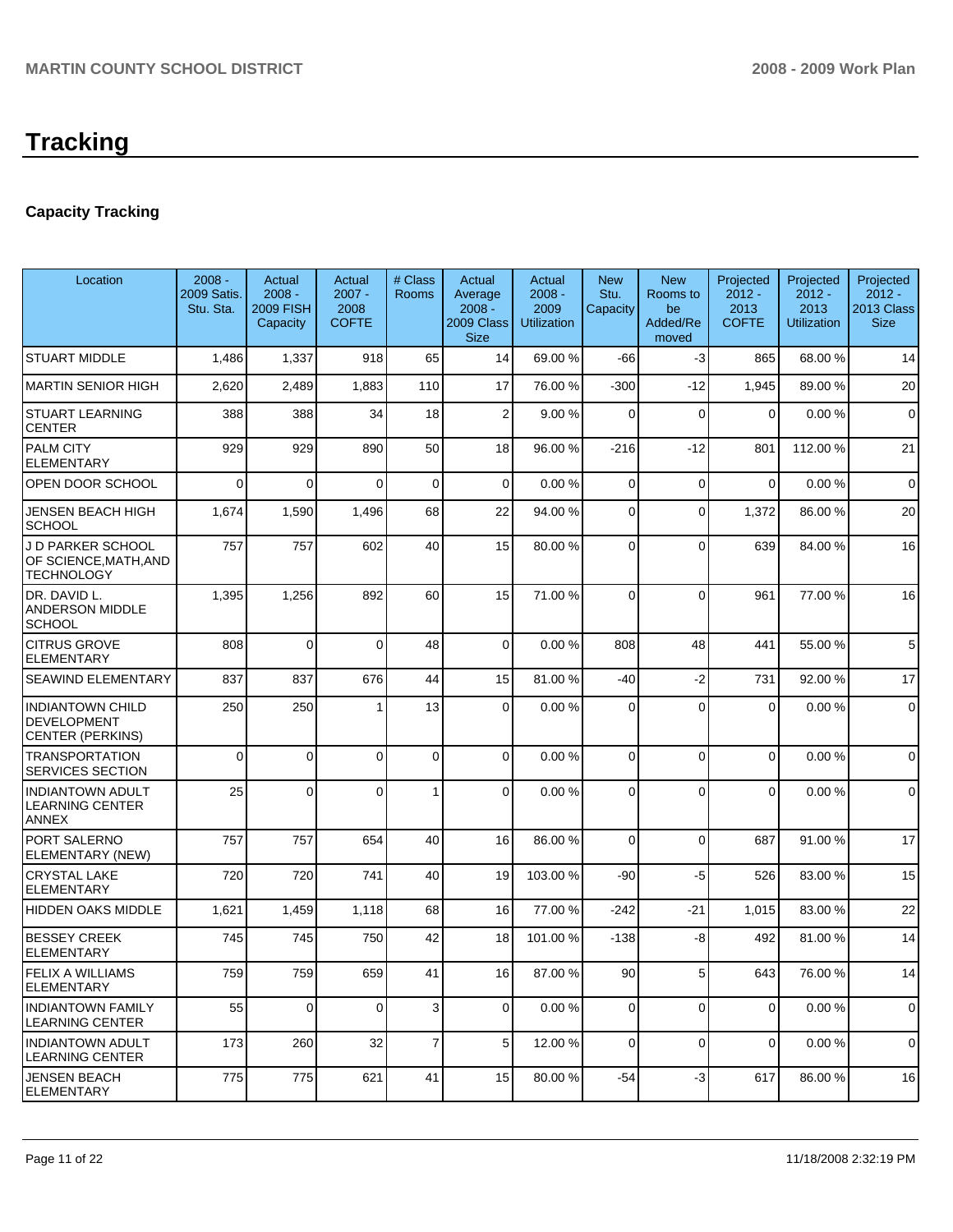|                                                   | 25,575 | 23,726 | 17,324 | 1,217 | 14       | 73.02 % | $-1,132$ | $-55$    | 17,121 | 75.78 % | 15          |
|---------------------------------------------------|--------|--------|--------|-------|----------|---------|----------|----------|--------|---------|-------------|
| <b>WARFIELD</b><br><b>ELEMENTARY</b>              | 911    | 911    | 618    | 49    | 13       | 68.00 % | $-102$   | -5       | 693    | 86.00 % | 16          |
| <b>IHOBE SOUND</b><br> ELEMENTARY                 | 797    | 797    | 713    | 45    | 16       | 89.00 % | 0        | $\Omega$ | 760    | 95.00 % | 17          |
| <b>SALERNO LEARNING</b><br>ICENTER                | 330    | 330    |        | 17    | $\Omega$ | 2.00 %  | 0        | $\Omega$ | 0      | 0.00%   | $\mathbf 0$ |
| IPORT SALERNO<br>IHEADSTART & PK<br><b>CENTER</b> | 90     | 90     | 24     | 5     | 5        | 27.00 % | 0        | $\Omega$ | 0      | 0.00%   | $\mathbf 0$ |
| IMURRAY MIDDLE                                    | 1,677  | 1,509  | 745    | 72    | 10       | 49.00 % | $-132$   | -6       | 750    | 54.00 % | 11          |
| <b>ISPECTRUM JUNIOR</b><br><b>SENIOR HIGH</b>     | 317    | 317    | 106    | 14    | 8        | 34.00 % | $-175$   | -8       | 70     | 49.00 % | 12          |
| ICHALLENGER SCHOOL                                | 171    | 171    | 78     | 16    | 5        | 46.00 % | 0        | $\Omega$ | 75     | 44.00 % | 5           |
| <b>IPINEWOOD</b><br><b>IELEMENTARY</b>            | 982    | 982    | 760    | 53    | 14       | 77.00 % | $-228$   | $-12$    | 748    | 99.00 % | 18          |
| ISOUTH FORK SENIOR<br> HIGH                       | 2,741  | 2,604  | 1,901  | 113   | 17       | 73.00 % | $-203$   | -9       | 1,886  | 79.00 % | 18          |
| <b>INDIANTOWN MIDDLE</b>                          | 785    | 707    | 407    | 34    | 12       | 58.00 % | $-44$    | $-2$     | 404    | 61.00 % | 13          |

The COFTE Projected Total (17,121) for 2012 - 2013 must match the Official Forecasted COFTE Total (17,121 ) for 2012 - 2013 before this section can be completed. In the event that the COFTE Projected Total does not match the Official forecasted COFTE, then the Balanced Projected COFTE Table should be used to balance COFTE.

| Projected COFTE for 2012 - 2013 |        | <b>Grade Level Type</b> | <b>Balanced Projected</b><br>COFTE for 2012 - 2013 |
|---------------------------------|--------|-------------------------|----------------------------------------------------|
| Elementary (PK-3)               | 5,456  |                         |                                                    |
| Middle (4-8)                    | 6,462  |                         |                                                    |
|                                 |        | Elementary (PK-3)       | $\overline{0}$                                     |
| High (9-12)                     | 5,203  |                         |                                                    |
|                                 | 17,121 | $Middle (4-8)$          | $\Omega$                                           |
|                                 |        | High (9-12)             | $\overline{0}$                                     |
|                                 |        |                         |                                                    |

## **Relocatable Replacement**

Number of relocatable classrooms clearly identified and scheduled for replacement in the school board adopted financially feasible 5-year district work program.

| Location                               | 2009<br>2008 | $2009 - 2010$ | $2010 - 2011$ | $2011 - 2012$ 2012 - 2013 | Year 5 Total |
|----------------------------------------|--------------|---------------|---------------|---------------------------|--------------|
| <b>Total Relocatable Replacements:</b> |              |               |               | ŋ                         | 0            |

## **Charter Schools Tracking**

Information regarding the use of charter schools.

**17,121**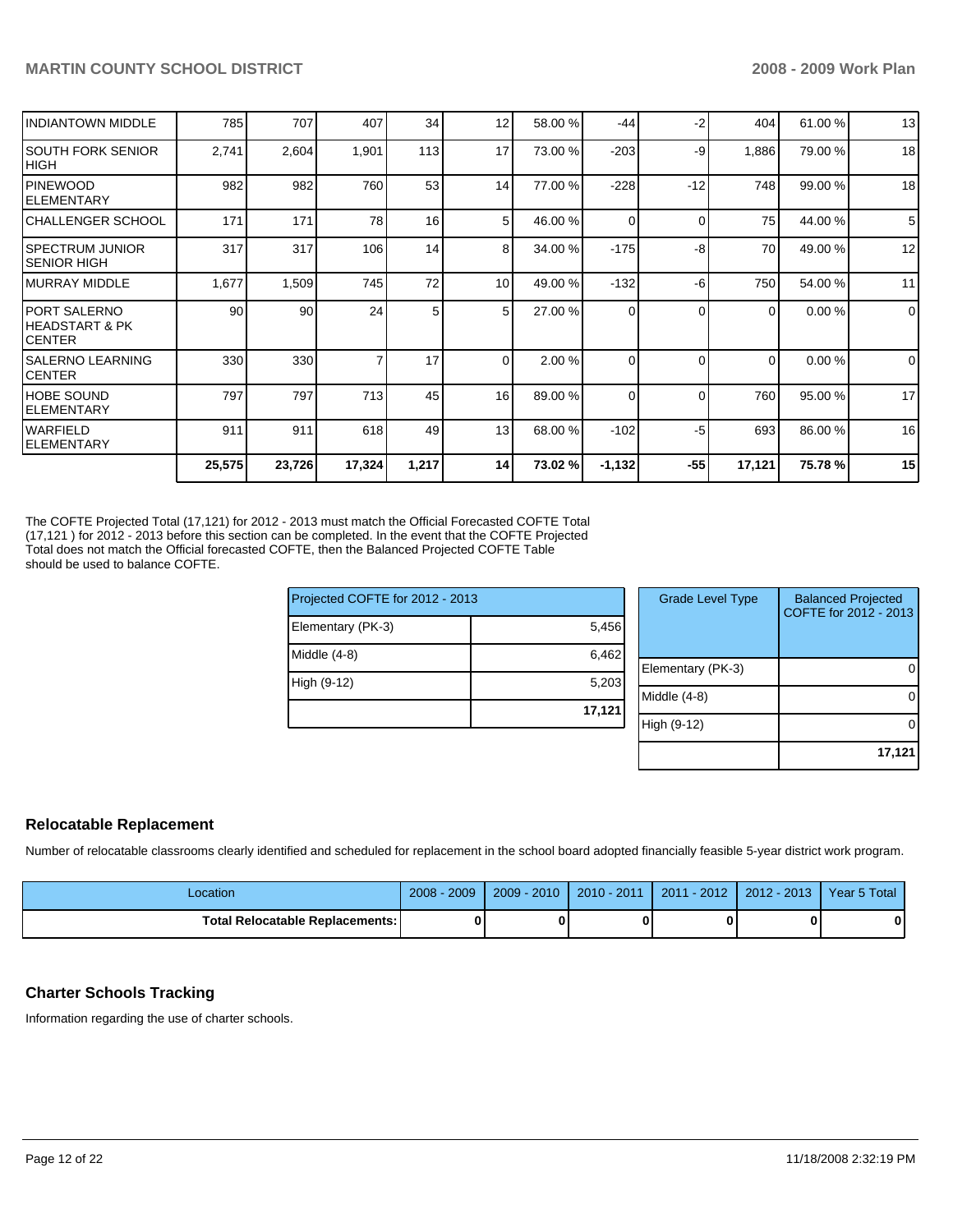| Location-Type                  | # Relocatable<br>units or<br>permanent<br>classrooms | Owner            | <b>Year Started or</b><br>Scheduled | Student<br><b>Stations</b> | <b>Students</b><br>Enrolled | Years in<br>Contract | <b>Total Charter</b><br><b>Students</b><br>projected for<br>$2012 - 2013$ |
|--------------------------------|------------------------------------------------------|------------------|-------------------------------------|----------------------------|-----------------------------|----------------------|---------------------------------------------------------------------------|
| Clark Advanced Learning Center |                                                      | 9 COMBINATION    | 2004                                | 225                        | 200                         |                      | 200                                                                       |
| Hope Learning Center           |                                                      | 3 <b>PRIVATE</b> | 2004                                | 10 <sub>1</sub>            |                             |                      |                                                                           |
|                                |                                                      |                  |                                     | 235                        | 209                         |                      | 207                                                                       |

## **Special Purpose Classrooms Tracking**

The number of classrooms that will be used for certain special purposes in the current year, by facility and type of classroom, that the district will, 1), not use for educational purposes, and 2), the co-teaching classrooms that are not open plan classrooms and will be used for educational purposes.

| School             | School Type                            | $\parallel$ # of Elementary $\parallel$ # of Middle 4-8 $\parallel$<br><b>K-3 Classrooms</b> | <b>Classrooms</b> | $\#$ of High 9-12<br><b>Classrooms</b> | # of $ESE$<br>Classrooms | # of Combo<br><b>Classrooms</b> | Total<br><b>Classrooms</b> |
|--------------------|----------------------------------------|----------------------------------------------------------------------------------------------|-------------------|----------------------------------------|--------------------------|---------------------------------|----------------------------|
| IINDIANTOWN MIDDLE | Educational                            |                                                                                              | 14                |                                        |                          |                                 | 14 <sup>1</sup>            |
|                    | <b>Total Educational Classrooms: I</b> |                                                                                              | 14                |                                        |                          |                                 | 14 <sup>1</sup>            |

| School                               | School Type | $\#$ of Elementary $\#$ of Middle 4-8<br>  K-3 Classrooms | <b>Classrooms</b> | # of High $9-12$<br><b>Classrooms</b> | # of $ESE$<br><b>Classrooms</b> | # of Combo<br><b>Classrooms</b> | Total<br><b>Classrooms</b> |
|--------------------------------------|-------------|-----------------------------------------------------------|-------------------|---------------------------------------|---------------------------------|---------------------------------|----------------------------|
| <b>IPALM CITY ELEMENTARY</b>         | Co-Teaching |                                                           |                   |                                       |                                 |                                 |                            |
| IHIDDEN OAKS MIDDLE                  | Co-Teaching |                                                           |                   |                                       |                                 |                                 | $5\overline{)}$            |
| <b>Total Co-Teaching Classrooms:</b> |             |                                                           |                   |                                       |                                 |                                 | $6 \mid$                   |

### **Infrastructure Tracking**

**Necessary offsite infrastructure requirements resulting from expansions or new schools. This section should include infrastructure information related to capacity project schedules and other project schedules (Section 4).** 

Elementary School "B" traffic signal, de- acceleration lane, sidewalks, water & sewer extension.

**Proposed location of planned facilities, whether those locations are consistent with the comprehensive plans of all affected local governments, and recommendations for infrastructure and other improvements to land adjacent to existing facilities. Provisions of 1013.33(12), (13) and (14) and 1013.36 must be addressed for new facilities planned within the 1st three years of the plan (Section 5).** 

New Elementary School "B" in Indiantown DRI, Indiantown, FL

**Consistent with Comp Plan?** Yes

### **Net New Classrooms**

The number of classrooms, by grade level and type of construction, that were added during the last fiscal year.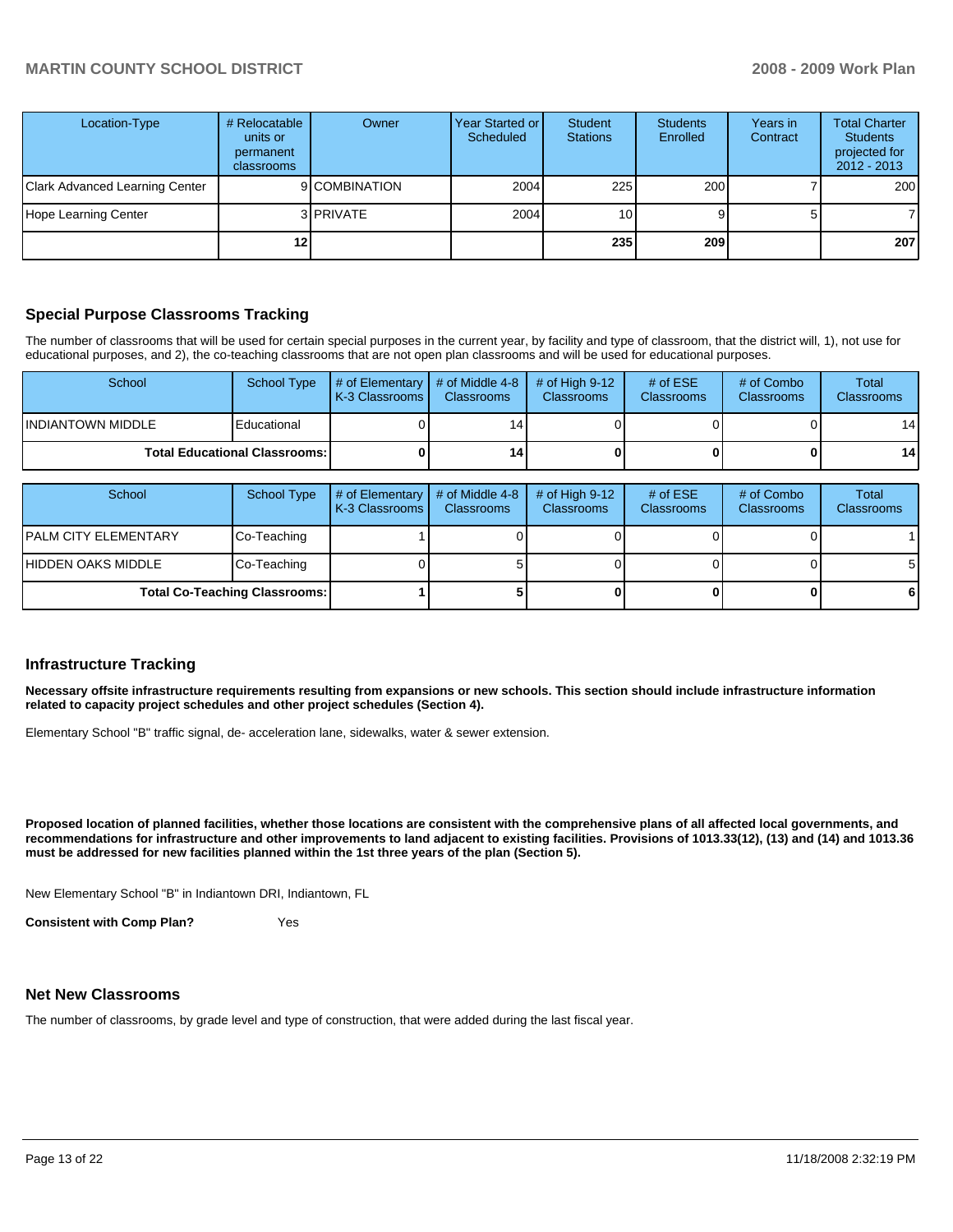| List the net new classrooms added in the 2007 - 2008 fiscal year.                                                                                       |                            |                            |                                                          | year.                                                                  |  | List the net new classrooms to be added in the 2008 - 2009 fiscal |                                |                        |
|---------------------------------------------------------------------------------------------------------------------------------------------------------|----------------------------|----------------------------|----------------------------------------------------------|------------------------------------------------------------------------|--|-------------------------------------------------------------------|--------------------------------|------------------------|
| "Classrooms" is defined as capacity carrying classrooms that are added to increase<br>capacity to enable the district to meet the Class Size Amendment. |                            |                            |                                                          | Totals for fiscal year 2008 - 2009 should match totals in Section 15A. |  |                                                                   |                                |                        |
| Location                                                                                                                                                | 2007 - 2008 #<br>Permanent | $2007 - 2008$ #<br>Modular | $2007 - 2008$ #<br>$2007 - 2008$<br>Relocatable<br>Total |                                                                        |  | $2008 - 2009$ #<br>Modular                                        | $2008 - 2009$ #<br>Relocatable | $2008 - 2009$<br>Total |
| Elementary (PK-3)                                                                                                                                       | 1.142                      |                            |                                                          | 1.142                                                                  |  |                                                                   |                                |                        |
| Middle (4-8)                                                                                                                                            |                            |                            |                                                          |                                                                        |  |                                                                   |                                |                        |
| High (9-12)                                                                                                                                             |                            |                            |                                                          |                                                                        |  |                                                                   |                                |                        |
|                                                                                                                                                         | 1,142                      |                            |                                                          | 1,142                                                                  |  |                                                                   |                                |                        |

## **Relocatable Student Stations**

Number of students that will be educated in relocatable units, by school, in the current year, and the projected number of students for each of the years in the workplan.

| <b>Site</b>                                      | $2008 - 2009$ | $2009 - 2010$ | $2010 - 2011$ | $2011 - 2012$ | $2012 - 2013$  | 5 Year Average |
|--------------------------------------------------|---------------|---------------|---------------|---------------|----------------|----------------|
| <b>STUART MIDDLE</b>                             | 66            | 66            | $\Omega$      | $\Omega$      | $\Omega$       | 26             |
| <b>MARTIN SENIOR HIGH</b>                        | 150           | 175           | $\Omega$      | $\Omega$      | $\overline{0}$ | 65             |
| INDIANTOWN ADULT LEARNING CENTER ANNEX           | $\Omega$      | $\Omega$      | $\Omega$      | $\Omega$      | $\Omega$       | $\overline{0}$ |
| PORT SALERNO ELEMENTARY (NEW)                    | 0             | 0             | $\Omega$      | $\Omega$      | $\Omega$       | $\overline{0}$ |
| INDIANTOWN FAMILY LEARNING CENTER                | $\Omega$      | 0             | $\Omega$      | $\Omega$      | 0              | $\mathbf 0$    |
| <b>SEAWIND ELEMENTARY</b>                        | 40            | $\mathbf 0$   | $\Omega$      | $\Omega$      | $\overline{0}$ | 8              |
| INDIANTOWN CHILD DEVELOPMENT CENTER<br>(PERKINS) | 144           | $\mathbf 0$   | $\Omega$      | $\Omega$      | $\overline{0}$ | 29             |
| ICHALLENGER SCHOOL                               | $\Omega$      | $\Omega$      | $\Omega$      | $\Omega$      | $\overline{0}$ | $\overline{0}$ |
| <b>CRYSTAL LAKE ELEMENTARY</b>                   | 90            | 90            | $\Omega$      | $\Omega$      | $\Omega$       | 36             |
| <b>HIDDEN OAKS MIDDLE</b>                        | 242           | 242           | $\Omega$      | $\Omega$      | $\Omega$       | 97             |
| <b>BESSEY CREEK ELEMENTARY</b>                   | 156           | 18            | 18            | 18            | 18             | 46             |
| <b>IFELIX A WILLIAMS ELEMENTARY</b>              | 54            | 36            | $\Omega$      | $\Omega$      | $\overline{0}$ | 18             |
| WARFIELD ELEMENTARY                              | 36            | 36            | $\Omega$      | $\Omega$      | $\overline{0}$ | 14             |
| INDIANTOWN ADULT LEARNING CENTER                 | 48            | $\mathbf 0$   | $\Omega$      | $\Omega$      | 0              | 10             |
| JENSEN BEACH ELEMENTARY                          | 54            | 0             | $\Omega$      | $\Omega$      | $\mathbf{0}$   | 11             |
| <b>INDIANTOWN MIDDLE</b>                         | 15            | 44            | $\Omega$      | $\Omega$      | 0              | 12             |
| SOUTH FORK SENIOR HIGH                           | 400           | 475           | $\Omega$      | $\Omega$      | $\mathbf{0}$   | 175            |
| <b>IPINEWOOD ELEMENTARY</b>                      | 228           | 192           | 0             | $\Omega$      | $\overline{0}$ | 84             |
| IOPEN DOOR SCHOOL                                | $\Omega$      | $\Omega$      | $\Omega$      | $\Omega$      | $\Omega$       | $\Omega$       |
| <b>SPECTRUM JUNIOR SENIOR HIGH</b>               | 175           | 125           | $\Omega$      | $\Omega$      | $\Omega$       | 60             |
| <b>IMURRAY MIDDLE</b>                            | 132           | 44            | $\Omega$      | $\Omega$      | $\Omega$       | 35             |
| PORT SALERNO HEADSTART & PK CENTER               | 36            | $\Omega$      | $\Omega$      | $\Omega$      | $\overline{0}$ | $\overline{7}$ |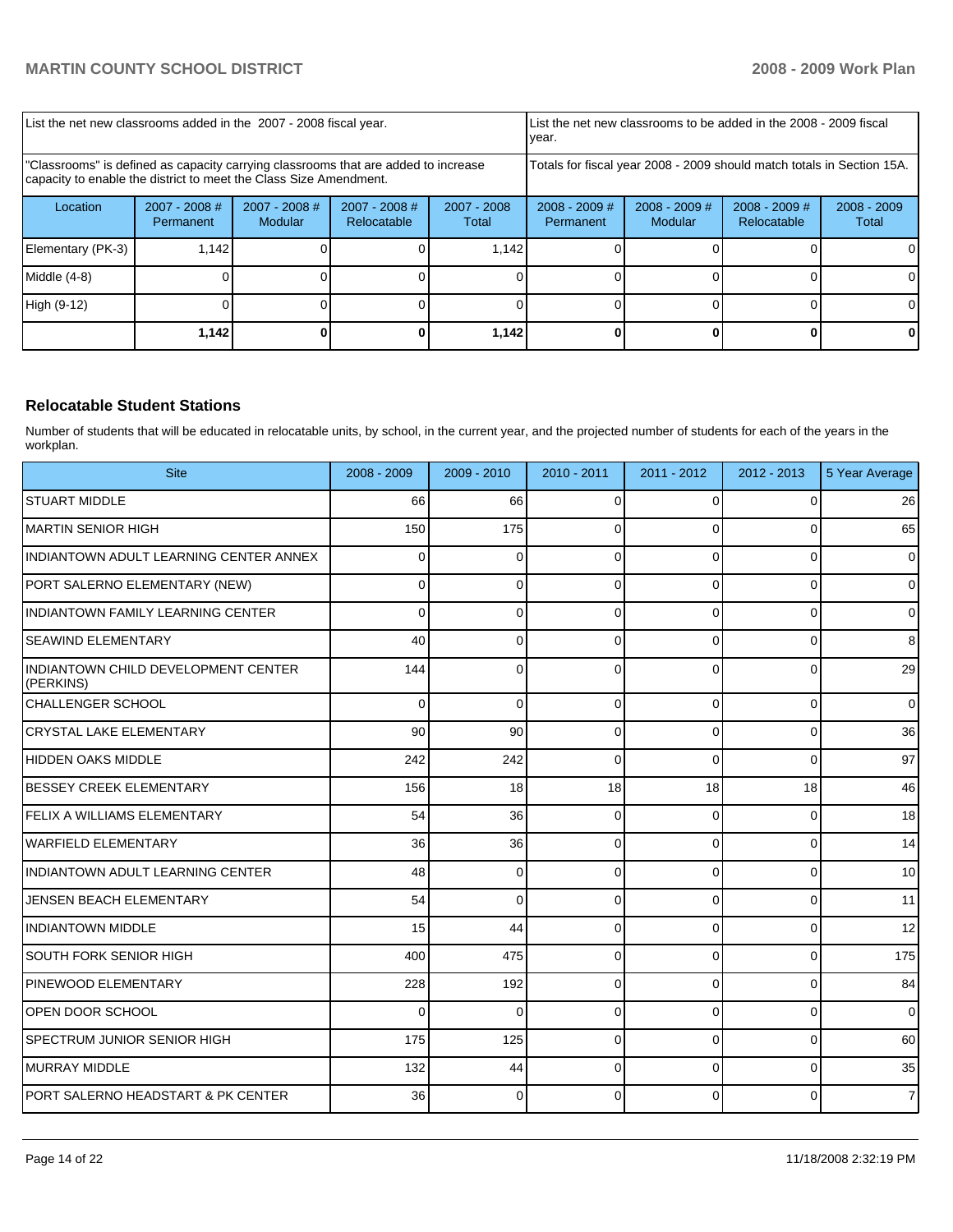| SALERNO LEARNING CENTER                              |        |        |        | <sup>0</sup> |        | $\Omega$        |
|------------------------------------------------------|--------|--------|--------|--------------|--------|-----------------|
| HOBE SOUND ELEMENTARY                                |        |        |        | $\Omega$     |        | $\Omega$        |
| JENSEN BEACH HIGH SCHOOL                             |        |        |        | $\Omega$     |        | $\Omega$        |
| J D PARKER SCHOOL OF SCIENCE,MATH,AND<br>ITECHNOLOGY |        |        |        | $\Omega$     |        | $\Omega$        |
| IDR. DAVID L. ANDERSON MIDDLE SCHOOL                 |        |        |        | $\Omega$     |        | 0               |
| ISTUART LEARNING CENTER                              |        |        |        | $\Omega$     |        | $\Omega$        |
| IPALM CITY ELEMENTARY                                | 216    |        |        | $\Omega$     |        | 43 <sub>l</sub> |
| <b>CITRUS GROVE ELEMENTARY</b>                       |        |        |        | $\Omega$     |        | $\Omega$        |
| TRANSPORTATION SERVICES SECTION                      |        |        |        | $\Omega$     |        | $\Omega$        |
| Totals for MARTIN COUNTY SCHOOL DISTRICT             |        |        |        |              |        |                 |
| Total students in relocatables by year.              | 2,282  | 1,543  | 18     | 18           | 18     | 776             |
| Total number of COFTE students projected by year.    | 17,304 | 17,096 | 16,990 | 17,050       | 17,121 | 17,112          |

# **Leased Facilities Tracking**

Exising leased facilities and plans for the acquisition of leased facilities, including the number of classrooms and student stations, as reported in the educational plant survey, that are planned in that location at the end of the five year workplan.

Percent in relocatables by year. **13 % 9 % 0 % 0 % 0 % 5 %** 

| Location                                                     | # of Leased<br>Classrooms 2008 -<br>2009 | <b>FISH Student</b><br><b>Stations</b> | Owner               | # of Leased<br>Classrooms 2012 -<br>2013 | <b>FISH Student</b><br><b>Stations</b> |
|--------------------------------------------------------------|------------------------------------------|----------------------------------------|---------------------|------------------------------------------|----------------------------------------|
| IMARTIN SENIOR HIGH                                          |                                          | 75                                     |                     | $\Omega$                                 | 0                                      |
| IPALM CITY ELEMENTARY                                        |                                          |                                        | 18 Modular Space    |                                          | 18                                     |
| <b>IMURRAY MIDDLE</b>                                        |                                          | 88                                     |                     | $\Omega$                                 | $\Omega$                               |
| <b>JENSEN BEACH ELEMENTARY</b>                               | 3                                        | 54                                     |                     | 0                                        | 0                                      |
| <b>SOUTH FORK SENIOR HIGH</b>                                | 8                                        |                                        | 200 Mobile Modulars | 8                                        | 200                                    |
| <b>PINEWOOD ELEMENTARY</b>                                   | 4                                        |                                        | 72 Mobile Modulars  | 2                                        | 36                                     |
| <b>BESSEY CREEK ELEMENTARY</b>                               | 3                                        | 62                                     |                     | 0                                        | $\Omega$                               |
| <b>IFELIX A WILLIAMS ELEMENTARY</b>                          |                                          | 18                                     |                     | $\Omega$                                 | 0                                      |
| ISTUART MIDDLE                                               | $\Omega$                                 | 0                                      |                     | $\Omega$                                 | 0                                      |
| ISTUART LEARNING CENTER                                      | $\Omega$                                 | O                                      |                     | $\Omega$                                 | $\Omega$                               |
| IOPEN DOOR SCHOOL                                            | $\Omega$                                 | $\Omega$                               |                     | $\Omega$                                 | $\Omega$                               |
| JENSEN BEACH HIGH SCHOOL                                     | $\Omega$                                 | ∩                                      |                     | 0                                        | <sup>0</sup>                           |
| J D PARKER SCHOOL OF SCIENCE, MATH, AND<br><b>TECHNOLOGY</b> | $\Omega$                                 | ∩                                      |                     | 0                                        | $\Omega$                               |
| DR. DAVID L. ANDERSON MIDDLE SCHOOL                          | 0                                        | $\Omega$                               |                     | $\Omega$                                 | $\Omega$                               |
| <b>CITRUS GROVE ELEMENTARY</b>                               | $\Omega$                                 | $\Omega$                               |                     | 0                                        | 0                                      |
| <b>SEAWIND ELEMENTARY</b>                                    | 0                                        | 0                                      |                     | 0                                        | 0                                      |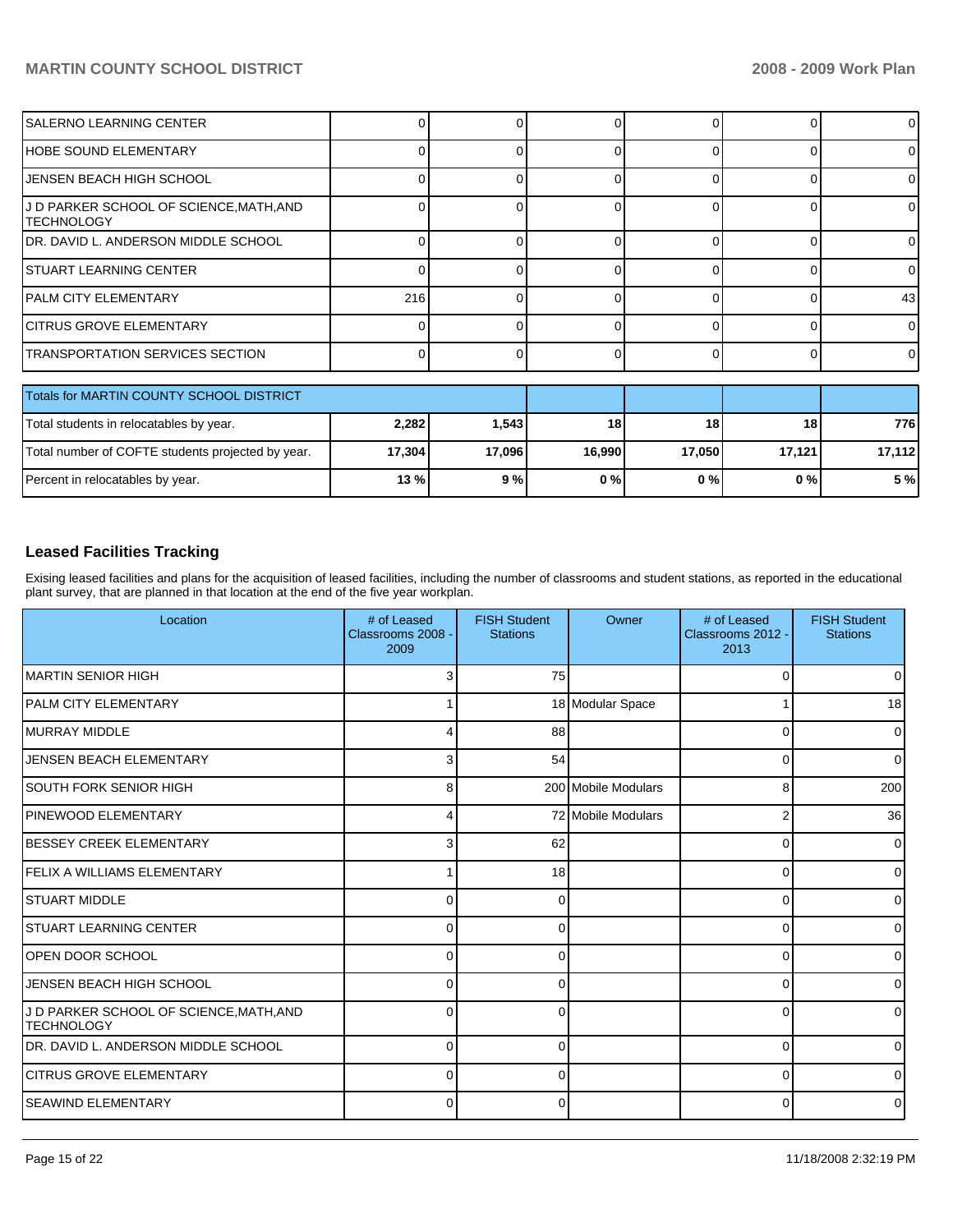| INDIANTOWN CHILD DEVELOPMENT CENTER<br>(PERKINS) |          |     |          |              |
|--------------------------------------------------|----------|-----|----------|--------------|
| <b>TRANSPORTATION SERVICES SECTION</b>           | 0        | 0   | $\Omega$ | 0            |
| IINDIANTOWN ADULT LEARNING CENTER ANNEX          | 0        | 0   | 0        | 0            |
| PORT SALERNO ELEMENTARY (NEW)                    | $\Omega$ | ∩   | $\Omega$ | <sup>0</sup> |
| ICRYSTAL LAKE ELEMENTARY                         | 0        |     | $\Omega$ |              |
| HIDDEN OAKS MIDDLE                               | 0        | ∩   | $\Omega$ | U            |
| IINDIANTOWN FAMILY LEARNING CENTER               | $\Omega$ | ∩   | 0        | <sup>0</sup> |
| IINDIANTOWN ADULT LEARNING CENTER                | $\Omega$ |     | $\Omega$ |              |
| <b>IINDIANTOWN MIDDLE</b>                        | 0        | 0   | $\Omega$ | 0            |
| ICHALLENGER SCHOOL                               | 0        | O   | 0        | <sup>0</sup> |
| <b>ISPECTRUM JUNIOR SENIOR HIGH</b>              | $\Omega$ |     | $\Omega$ |              |
| PORT SALERNO HEADSTART & PK CENTER               | 0        |     | $\Omega$ | <sup>0</sup> |
| <b>SALERNO LEARNING CENTER</b>                   | 0        | ∩   | 0        | O            |
| HOBE SOUND ELEMENTARY                            | $\Omega$ | n   | 0        | $\Omega$     |
| <b>IWARFIELD ELEMENTARY</b>                      | 0        |     | $\Omega$ | <sup>0</sup> |
|                                                  | 27       | 587 | 11       | 254          |

## **Failed Standard Relocatable Tracking**

Relocatable units currently reported by school, from FISH, and the number of relocatable units identified as 'Failed Standards'.

Nothing reported for this section.

# **Planning**

### **Class Size Reduction Planning**

**Plans approved by the school board that reduce the need for permanent student stations such as acceptable school capacity levels, redistricting, busing, year-round schools, charter schools, magnet schools, public-private partnerships, multitrack scheduling, grade level organization, block scheduling, or other alternatives.** 

The Martin County School District implements charter schools, redistricting, and block scheduling.

### **School Closure Planning**

**Plans for the closure of any school, including plans for disposition of the facility or usage of facility space, and anticipated revenues.** 

None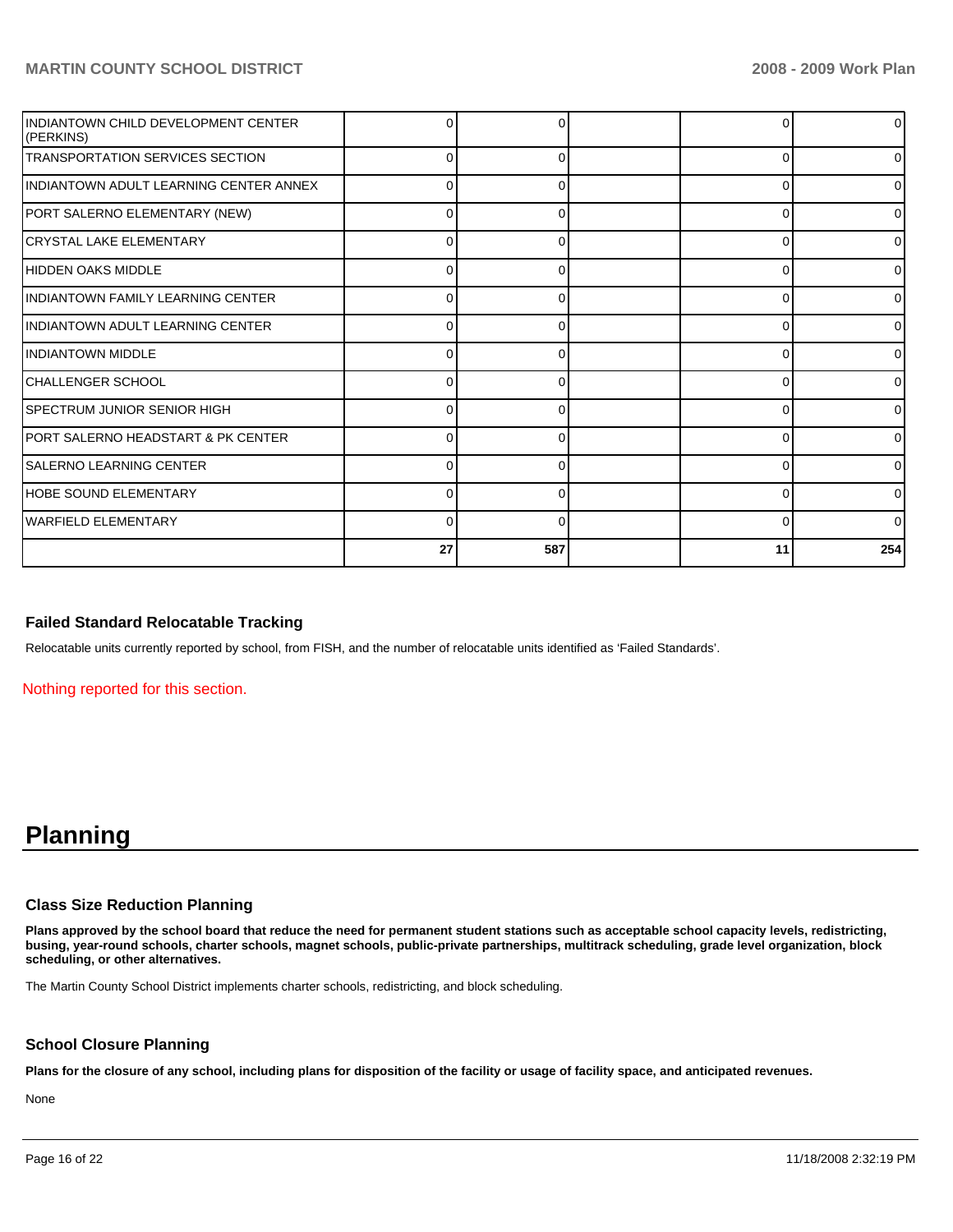# **Long Range Planning**

### **Ten-Year Maintenance**

District projects and locations regarding the projected need for major renovation, repair, and maintenance projects within the district in years 6-10 beyond the projects plans detailed in the five years covered by the work plan.

| Project                                       | 2012 - 2013 / 2017 - 2018<br><b>Projected Cost</b> |
|-----------------------------------------------|----------------------------------------------------|
| <b>MCHS PHASES IV-VI</b>                      | \$23,467,000                                       |
| <b>MCHS PHASE III-BALANCE</b>                 | \$1,920,515                                        |
| SFHS PHASES V-VI                              | \$13,205,340                                       |
| <b>IMS PHASE III</b>                          | \$12,000,000                                       |
| MMS PHASES IV-V                               | \$22,170,000                                       |
| SMS PHASES III-V                              | \$15,928,000                                       |
| <b>HOMS REMODEL</b>                           | \$7,500,000                                        |
| PCE REPLACEMENT SCHOOL                        | \$26,600,000                                       |
| <b>JBE REPLACEMENT SCHOOL</b>                 | \$26,600,000                                       |
| <b>CLE PHASE II</b>                           | \$3,630,000                                        |
| <b>PWE PHASE II-III</b>                       | \$3,569,500                                        |
| C/W ADA COMPLIANCE (PROJ 0339)                | \$1,125,000                                        |
| C/W FIRE/SAFETY (PROJ 0340)                   | \$1,500,000                                        |
| C/W VEGETATION REMOVALE (PROJ 0519)           | \$375,000                                          |
| C/W ROOF REPAIR (PROJ 0524)                   | \$1,750,000                                        |
| C/W SITE IMPROVEMENTS (PROJ 0525)             | \$1,000,000                                        |
| C/W SECURITY PROGRAM (PROJ 0528)              | \$932,000                                          |
| C/W ENERGY MGMT PROGRAM (PROJ 0529)           | \$2,500,000                                        |
| C/W MINOR RENOV (PROJ 0530)                   | \$1,500,000                                        |
| C/W PAVING (PROJ 0533)                        | \$375,000                                          |
| C/W HVAC RENOV/REPAIR (PROJ 0534)             | \$5,000,000                                        |
| C/W PAINTING (PROJ 0535)                      | \$485,000                                          |
| C/W PORTABLES (PROJ 0536)                     | \$1,750,000                                        |
| C/W FLOOR COVERING (PROJ 0537)                | \$1,500,000                                        |
| C/W CUSTODIAL/MAINT EQP. (PROJ 0538)          | \$875,000                                          |
| C/W CODE COMPLIANCE (PROJ 0539)               | \$350,000                                          |
| C/W FENCING (PROJ 0540)                       | \$500,000                                          |
| C/W PROPERTY DAMAGE-DEDUCTIBLE (PROJ<br>0541) | \$125,000                                          |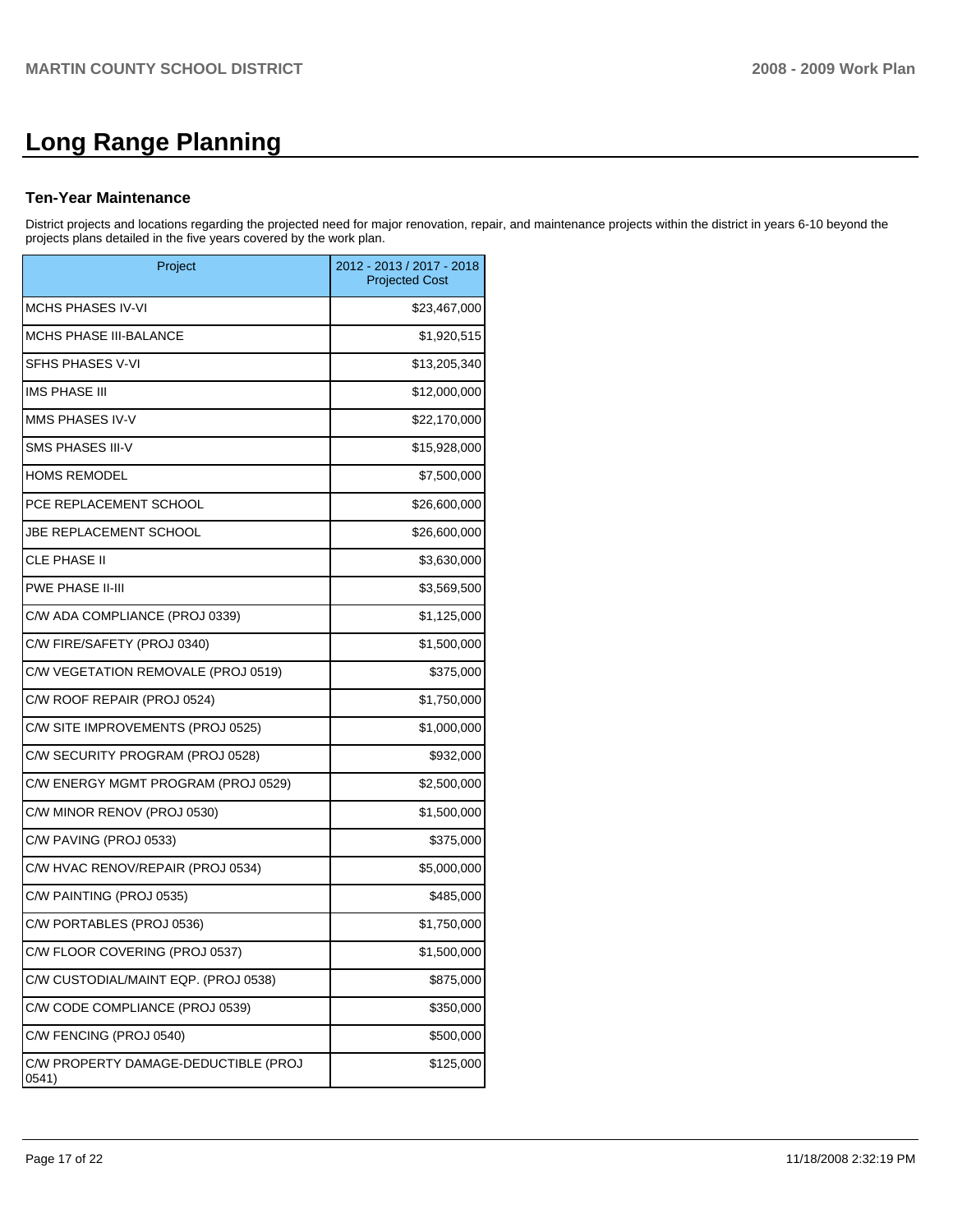| C/W ATHLETIC FIELDS REPAIR/REPLACE (PROJ<br>0542)       | \$875,000     |
|---------------------------------------------------------|---------------|
| C/W ATHLETIC FIELDS NEW/UPGRADES (PROJ<br>0543)         | \$1,850,000   |
| C/W REFINISH GYM FLOORS (PROJ 0544)                     | \$250,000     |
| C/W BLEACHER REPAIR/REPLACE (PROJ 0548)                 | \$2,250,000   |
| C/W ELECTRICAL (PROJ 0549)                              | \$2,500,000   |
| C/W GROUNDS (PROJ 0551)                                 | \$375,000     |
| C/W PLAYGROUNDS (PROJ 0552)                             | \$1,500,000   |
| C/W PLUMBING (PROJ 0553)                                | \$750,000     |
| C/W PROFESSIONAL SERVICES (PROJ 0557)                   | \$500,000     |
| C/W OTH FACIL/SCHOOL, DEPT REQUESTS (PROJ<br>0560)      | \$1,000,000   |
| ESE STUDENT EQUIP (PROJ 0590)                           | \$500,000     |
| <b>C/W TECHNOLOGY</b>                                   | \$22,500,000  |
| C/W VOCATIONAL EQUIP REPL (PROJ 0278)                   | \$500,000     |
| SCHOOL FTE CAP ALLOCATIONS (PROJ 0526)                  | \$2,246,906   |
| DEPT CAPITAL ALLOCATIONS (PROJ 0558)                    | \$3,125,000   |
| C/W RECURRING EXP CONTRACTS, LEASES, ETC<br>(PROJ 0556) | \$1,500,000   |
| MIDDLE/HIGH PERF ARTS ALLOC (PROJ 3227)                 | \$261,360     |
| SCHOOL BUS PURCHASES (PROJ 0531)                        | \$3,500,000   |
| MAINT/COURIER/DRIVER'S ED VEHCILES (PROJ<br>0531)       | \$900,000     |
| DEBT SERVICE ON COPS                                    | \$13,588,896  |
| CAPITAL BUY BACK (PROJ 0550)                            | \$18,038,420  |
| CAPITAL TRSFR FOR PYMT PROP INSUR (PROJ<br>3232)        | \$5,753,315   |
| CAPITAL TRANSFER (PROJ 3231)                            | \$7,500,000   |
| PAINTING-EXTERIOR ANNUAL LIFE CYCLE (PROJ<br>0535)      | \$590,000     |
| SECURITY - KEY CONTROL (PROJ 0528)                      | \$68,000      |
| PAINTING - INTERIOR (PROJ 0535)                         | \$425,000     |
| TOTAL TRACK RESURFACE-LIFE CYCLE UPDATE                 | \$150,000     |
|                                                         | \$271,229,252 |

# **Ten-Year Capacity**

Schedule of capital outlay projects projected to ensure the availability of satisfactory student stations for the projected student enrollment in K-12 programs for the future 5 years beyond the 5-year district facilities work program.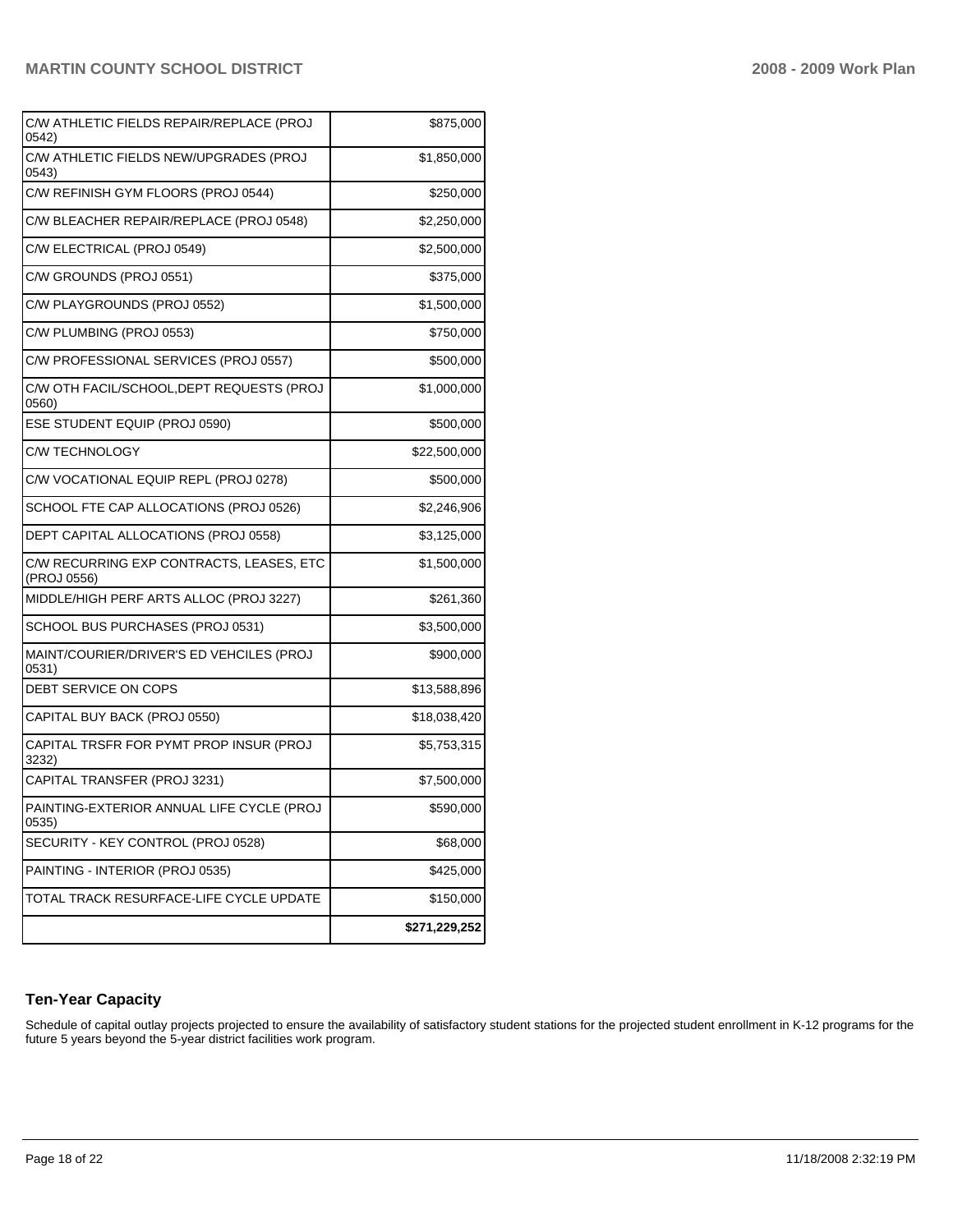| Project               | Location, Community, Quadrant or other<br>general location | 2012 - 2013 / 2017 - 2018<br><b>Projected Cost</b> |
|-----------------------|------------------------------------------------------------|----------------------------------------------------|
| New High School "BBB" | Western Zone                                               | \$97,000,000                                       |
|                       |                                                            | \$97,000,000                                       |

### **Ten-Year Planned Utilization**

Schedule of planned capital outlay projects identifying the standard grade groupings, capacities, and planned utilization rates of future educational facilities of the district for both permanent and relocatable facilities.

| <b>Grade Level Projections</b>   | <b>FISH</b><br><b>Student</b><br><b>Stations</b> | <b>Actual 2007 -</b><br><b>2008 FISH</b><br>Capacity | Actual<br>$2007 -$<br>2008<br><b>COFTE</b> | Actual 2007 - 2008<br><b>Utilization</b> | Actual 2008 - 2009 / 2017 - 2018 new<br>Student Capacity to be added/removed | <b>2018 COFTE</b> | Projected 2017 - Projected 2017 -<br>2018 Utilization |
|----------------------------------|--------------------------------------------------|------------------------------------------------------|--------------------------------------------|------------------------------------------|------------------------------------------------------------------------------|-------------------|-------------------------------------------------------|
| Elementary - District<br>ITotals | 9.602                                            | 9,602                                                | 7.715.18                                   | 80.35 %                                  | -22                                                                          | 9,209             | 96.13 %                                               |
| Middle - District Totals         | 7,368                                            | 6,633                                                | 4,079.33                                   | 61.50 %                                  | $-484$                                                                       | 4.124             | 67.07 %                                               |
| High - District Totals           | 7.360                                            | 6.992                                                | 5.279.66                                   | 75.51 %                                  | 1.297                                                                        | 4.989             | 60.19 %                                               |
| Other - ESE, etc                 | 2.451                                            | 1.361                                                | 250.03                                     | 18.37 %                                  |                                                                              |                   | 0.00%                                                 |
|                                  | 26.781                                           | 24,588                                               | 17.324.20                                  | 70.46 %                                  | 791                                                                          | 18,322            | 72.19 %                                               |

### **Ten-Year Infrastructure Planning**

**Proposed Location of Planned New, Remodeled, or New Additions to Facilities in 06 thru 10 out years (Section 28).** 

West County new High School BBB to accomodate growth and/or Class Size Reduction

Plans for closure of any school, including plans for disposition of the facility or usage of facility space, and anticipated revenues in the 06 thru 10 out **years (Section 29).** 

NONE

### **Twenty-Year Maintenance**

District projects and locations regarding the projected need for major renovation, repair, and maintenance projects within the district in years 11-20 beyond the projects plans detailed in the five years covered by the work plan.

| Project                            | 2017 - 2018 / 2027 - 2028 Projected Cost |
|------------------------------------|------------------------------------------|
| BESSEY CREEK ELM - PHASES 1-IV     | \$30,000,000                             |
| CRYSTAL LAKE ELEM- PHASES III-IV   | \$15,000,000                             |
| F.A. WILLIAMS ELEM - PHASES II-IV  | \$20,000,000                             |
| SEA WIND ELEM - PHASE III-IV       | \$15,000,000                             |
| HOBE SOUND ELEM RENOVATION         | \$5,000,000                              |
| <b>J.D. PARKER ELEM RENOVATION</b> | \$5,000,000                              |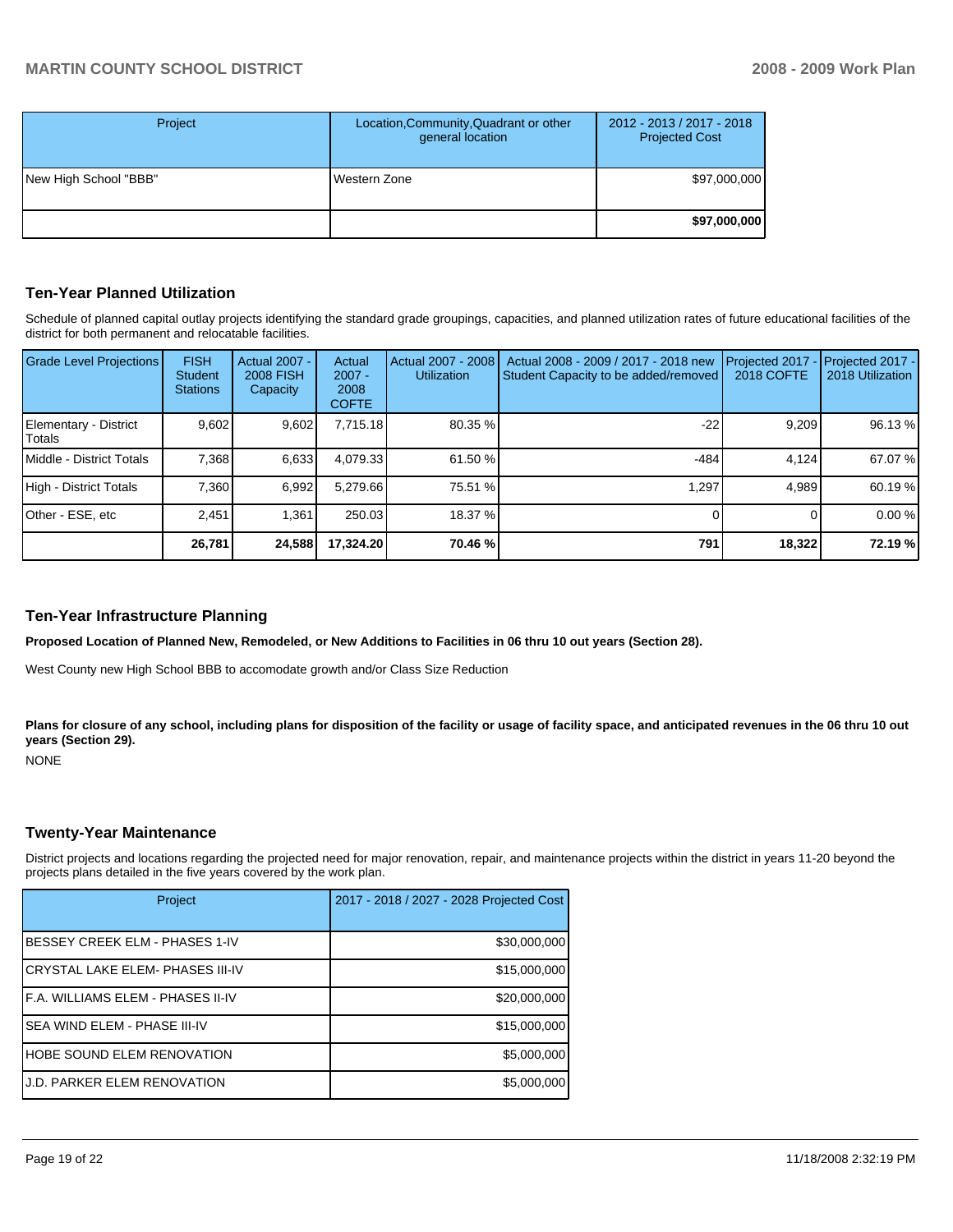| PT SALERNO ELEM RENOVATION                     | \$5,000,000  |
|------------------------------------------------|--------------|
| HIDDEN OAKS MIDDLE SCHL REMODEL                | \$15,000,000 |
| DAVID L. ANDERSON REMODEL                      | \$5,000,000  |
| JENSEN BEACH HIGH SCHL REMODEL                 | \$10,000,000 |
| MARTIN COUNTY HIGH PHASES VII-X                | \$10,000,000 |
| SOUTH FORK HIGH SCHOOL PHASES VII-X            | \$10,000,000 |
| C/W ADA COMPLIANCE (PROJ 0339)                 | \$2,250,000  |
| C/W FIRE/SAFETY (PROJ 0340)                    | \$300,000    |
| C/W VEGETATION REMOVAL                         | \$750,000    |
| C/W ROOF REPAIR (PROJ 0524)                    | \$3,450,000  |
| C/W SITE IMPROVEMENTS (PROJ 0525)              | \$2,000,000  |
| C/W SECURITY PROGRAM (PROJ 0528)               | \$2,000,000  |
| C/W ENERGY MGMT PROGRAM (PROJ 0529)            | \$5,000,000  |
| C/W MINOR RENOVATIONS (PROJ 0530)              | \$3,000,000  |
| C/W PAVING (PROJ 0533)                         | \$750,000    |
| C/W HVAC RENOVATIONS/REPAIR (PROJ 0534)        | \$10,000,000 |
| C/W PAINTING (PROJ 0535)                       | \$3,000,000  |
| C/W PORTABLES (PROJ 0536)                      | \$3,400,000  |
| C/W FLOOR COVERING (PROJ 0537)                 | \$3,000,000  |
| C/W CUSTODIAL/MAINT EQUIP (PROJ 0538)          | \$1,750,000  |
| C/W CODE COMPLIANCE (PROJ 0539)                | \$700,000    |
| C/W FENCING (PROJ 0540)                        | \$1,000,000  |
| C/W PROPERTY DAMAGE DEDUCTIBLE (PROJ<br>0541)  | \$250,000    |
| C/W ATHLETIC FIELDS REPAIR/REPL (PROJ 0542)    | \$1,750,000  |
| C/W ATHLETIC FIELS NEW/UPGRADES (PROJ<br>U543) | \$4,000,000  |
| C/W REFINISH GYM FLOORS (PROJ 0544)            | \$500,000    |
| C/W BLEACHER REPAIR/REPLACE (PROJ 0548)        | \$4,500,000  |
| C/W ELECTRICAL (PROJ 0549)                     | \$4,850,000  |
| C/W GROUNDS (PROJ 0552)                        | \$750,000    |
| C/W PLAYGROUNDS (PROJ 0552)                    | \$2,925,000  |
| C/W PLUMBING (PROJ 0553)                       | \$1,500,000  |
| C/W PROFESSIONAL SERV. (PROJ 0557)             | \$1,000,000  |
| C/W LAND ACQUISITION                           | \$10,000,000 |
| OTHER FAC-SCHOOL CAP REQ (PROJ 0560)           | \$2,000,000  |
| ESE STUDENT CAP EQUIPMENT (PROJ 0590)          | \$1,000,000  |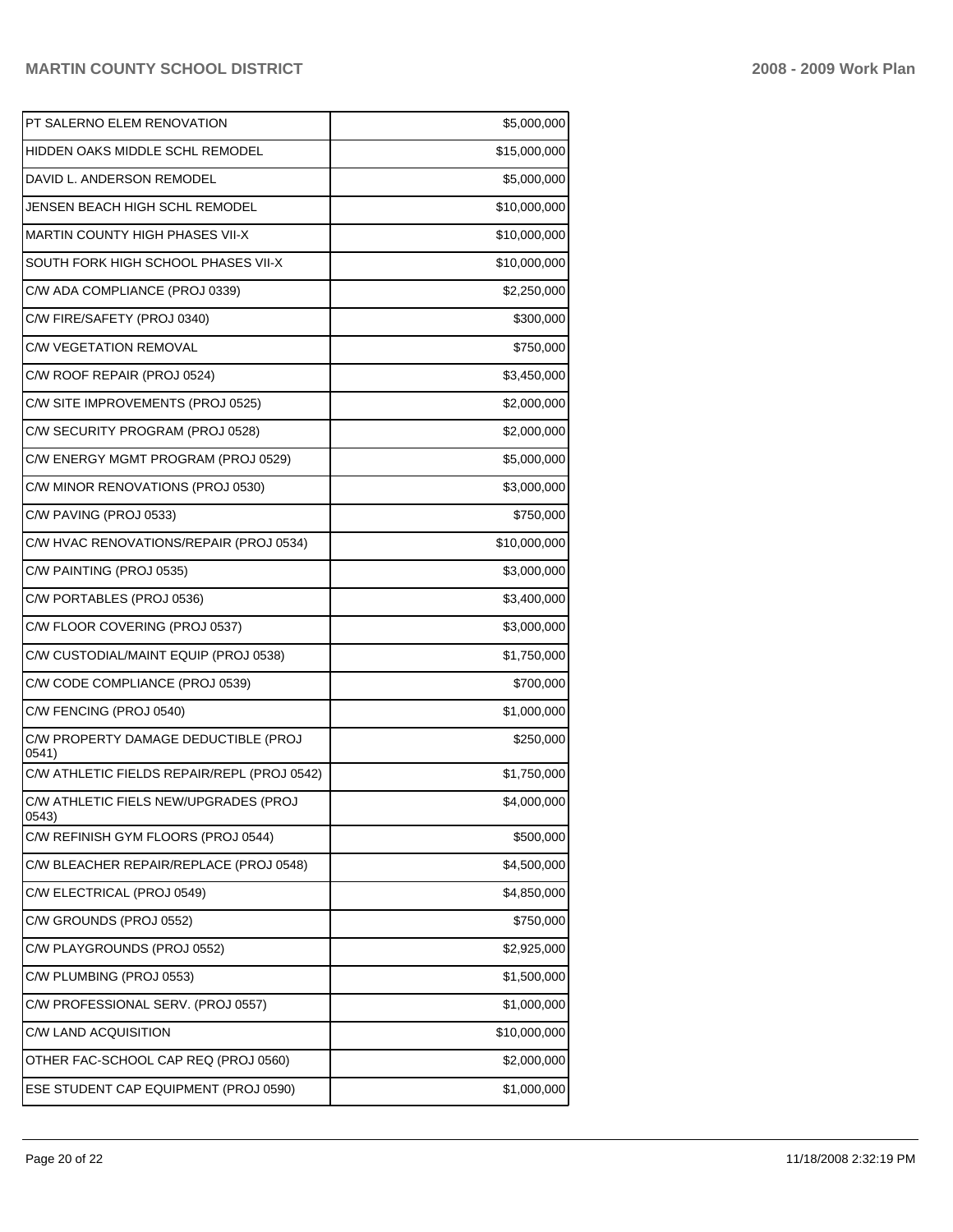| C/W TECHNOLOGY                                            | \$45,006,675  |
|-----------------------------------------------------------|---------------|
| VOCATIONAL EQUIPMENT (PROJ 0278)                          | \$1,000,000   |
| SCHOOL CAP ALLOCATIONS                                    | \$4,185,107   |
| DEPT CAPITAL ALLOCATIONS (PROJ 0558)                      | \$5,750,000   |
| C/W RECURRING EXPENSES (CONTRACTS,<br>LEASES) (PROJ 0556) | \$3,535,242   |
| MIDDLE/HIGH PERFORMING ARTS EQUIP (PROJ<br>3227)          | \$498,081     |
| <b>BUS PURCHASES (PROJ 0531)</b>                          | \$6,290,298   |
| MAINT/DRIVER'S ED VEHCILES (PROJ 0531)                    | \$1,800,000   |
| DEBT SERV ON COPS                                         | \$27,209,984  |
| <b>CAPITAL BUY BACK</b>                                   | \$32,348,423  |
| CAPITAL TRSFR FOR PYMT PROP INSUR (PROJ<br>3232)          | \$11,506,630  |
| CAPITAL TRANSFER (PROJ 3231)                              | \$16,609,680  |
|                                                           | \$378,115,120 |

# **Twenty-Year Capacity**

Schedule of capital outlay projects projected to ensure the availability of satisfactory student stations for the projected student enrollment in K-12 programs for the future 11-20 years beyond the 5-year district facilities work program.

| Project            | Location, Community, Quadrant or other<br>general location | 2017 - 2018 / 2027 - 2028<br><b>Projected Cost</b> |
|--------------------|------------------------------------------------------------|----------------------------------------------------|
| New Elementary "C" | South County                                               | \$30,000,000                                       |
|                    |                                                            | \$30,000,000                                       |

# **Twenty-Year Planned Utilization**

Schedule of planned capital outlay projects identifying the standard grade groupings, capacities, and planned utilization rates of future educational facilities of the district for both permanent and relocatable facilities.

| <b>Grade Level Projections</b>  | <b>FISH</b><br>Student<br><b>Stations</b> | Actual 2007 -<br><b>2008 FISH</b><br>Capacity | Actual<br>$2007 -$<br>2008<br><b>COFTE</b> | Actual 2007 - 2008<br><b>Utilization</b> | Actual 2008 - 2009 / 2027 - 2028 new<br>Student Capacity to be added/removed | Projected 2027<br><b>2028 COFTE</b> | Projected 2027 -<br>2028 Utilization |
|---------------------------------|-------------------------------------------|-----------------------------------------------|--------------------------------------------|------------------------------------------|------------------------------------------------------------------------------|-------------------------------------|--------------------------------------|
| Elementary - District<br>Totals | 9.602                                     | 9,602                                         | 7,715.18                                   | 80.35 %                                  | 728                                                                          | 9,178                               | 88.85 %                              |
| Middle - District Totals        | 7.368                                     | 6,633                                         | 4,079.33                                   | 61.50 %                                  | $-484$                                                                       | 4.516                               | 73.44 %                              |
| High - District Totals          | 7.360                                     | 6,992                                         | 5.279.66                                   | 75.51 %                                  | 1.297                                                                        | 6.269                               | 75.63 %                              |
| Other - ESE, etc                | 2.451                                     | 1.361                                         | 250.03                                     | 18.37 %                                  |                                                                              |                                     | 0.00%                                |
|                                 | 26,781                                    | 24,588                                        | 17,324.20                                  | 70.46 %                                  | 1,541                                                                        | 19,963                              | 76.40 %                              |